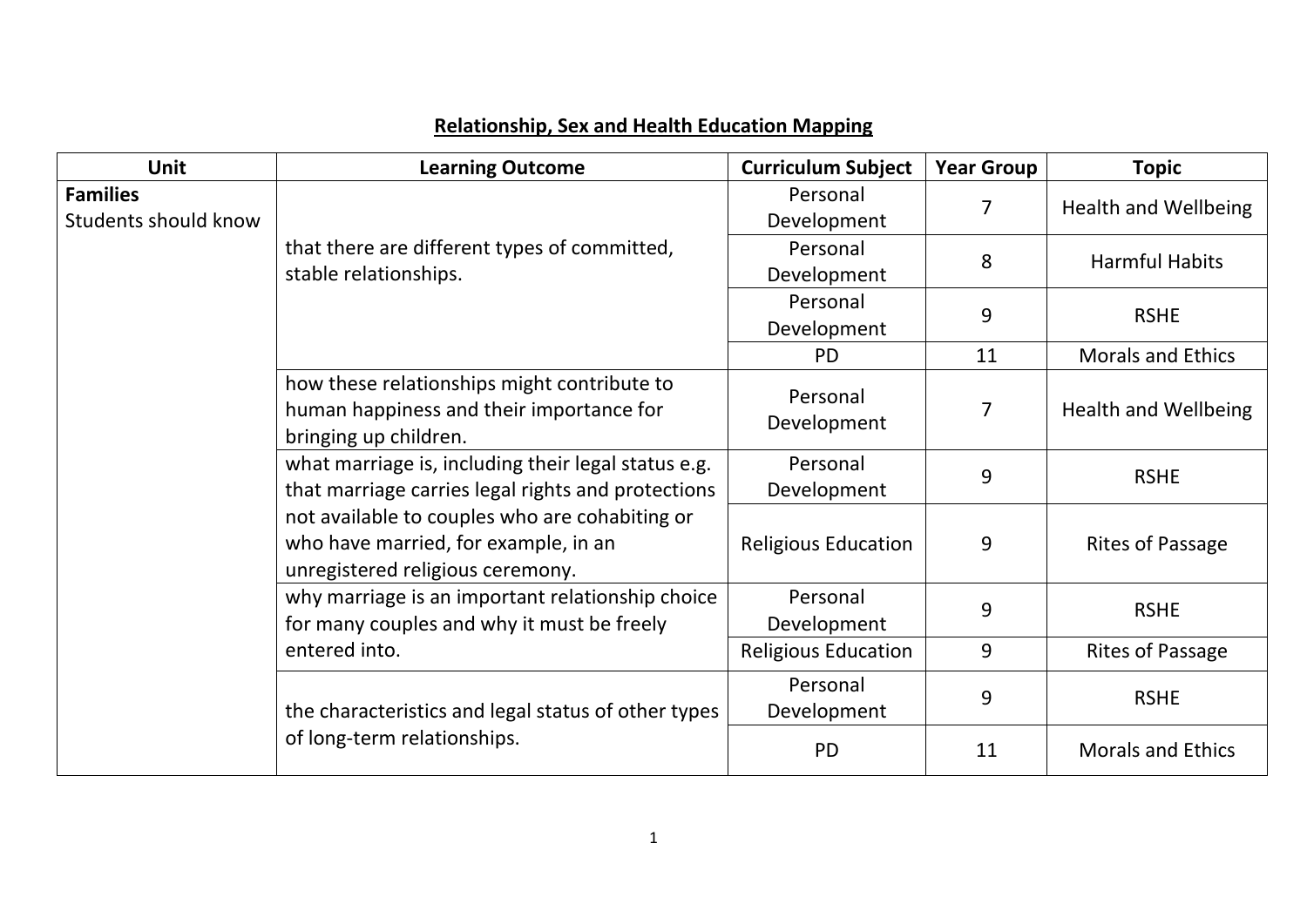|                                                                                                                                                       | Assembly                | <b>All Years</b> | LGBTQ+ Month                                 |
|-------------------------------------------------------------------------------------------------------------------------------------------------------|-------------------------|------------------|----------------------------------------------|
| the roles and responsibilities of parents with<br>respect to raising of children, including the                                                       | Personal<br>Development | $\overline{7}$   | <b>Health and Wellbeing</b>                  |
| characteristics of successful parenting                                                                                                               | Personal<br>Development | 11               | <b>RSHE</b>                                  |
| how to determine whether other children, adults<br>or sources of information are trustworthy how<br>to judge when a family, friend, intimate or other | Personal<br>Development | KS3              | All topics                                   |
| relationship is unsafe (and to recognise this in<br>others' relationships)                                                                            | <b>Citizenship GCSE</b> | 11               | Theme $D - Influence$<br>and the Media       |
| how to seek help or advice, including reporting<br>concerns about others, if needed.                                                                  | Personal<br>Development | $\overline{7}$   | <b>Health and Wellbeing</b>                  |
|                                                                                                                                                       | Personal<br>Development | 8                | Media                                        |
|                                                                                                                                                       | Personal<br>Development | $9 - 11$         | <b>RSHE</b>                                  |
|                                                                                                                                                       | Personal<br>Development | 9                | <b>Be Internet Citizens</b>                  |
|                                                                                                                                                       | Personal<br>Development | <b>All Years</b> | <b>MVP</b>                                   |
|                                                                                                                                                       | Personal<br>Development | <b>All Years</b> | Personal Safety:<br><b>Sexual Harassment</b> |
|                                                                                                                                                       |                         | <b>All Years</b> | Personal Safety display<br>board, Wellbeing  |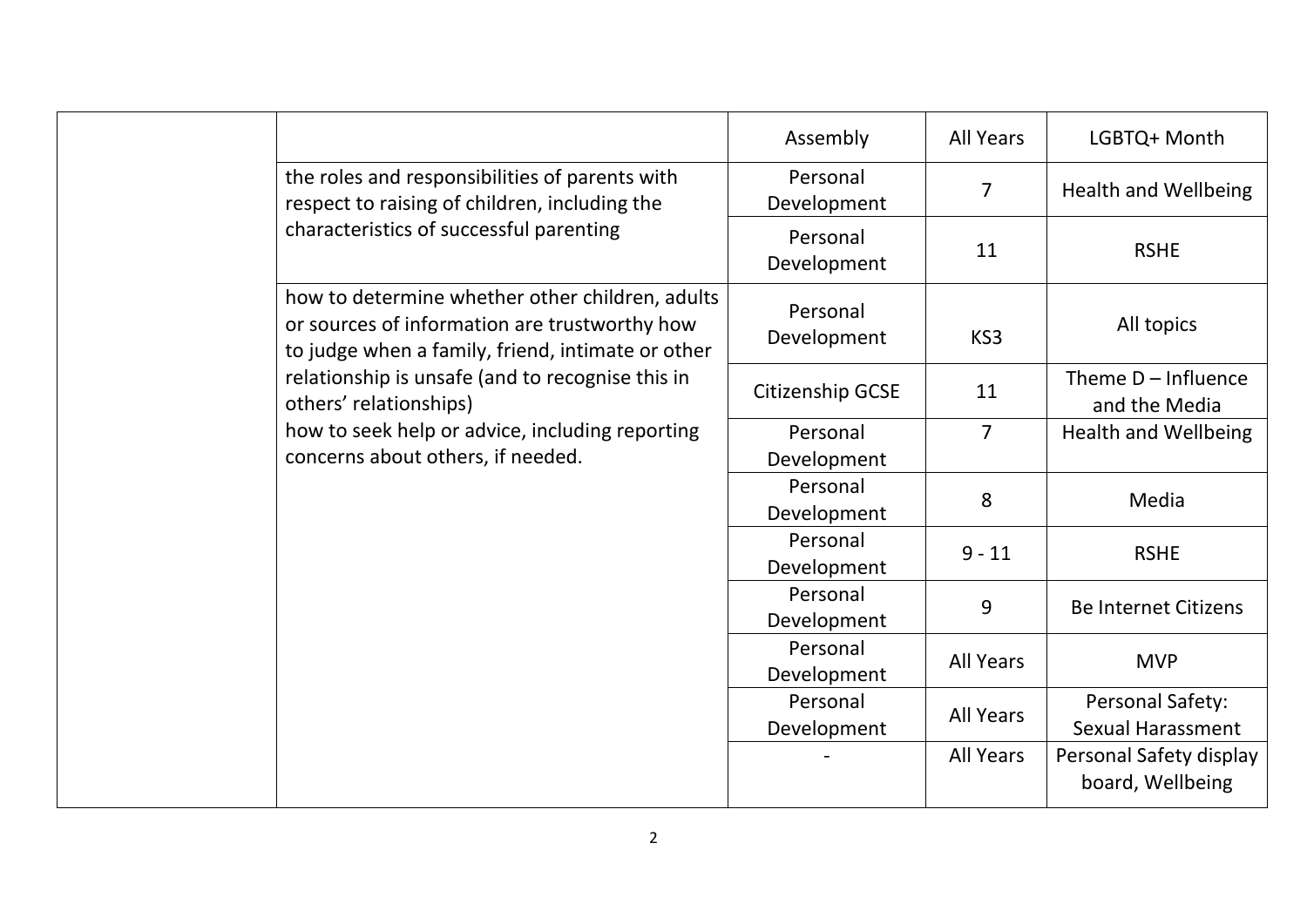|                                                |                                                                                                                                                                                                                                                                                           |                         |                  | Signposting document,<br>Report a Concern<br>Form                                                                                |
|------------------------------------------------|-------------------------------------------------------------------------------------------------------------------------------------------------------------------------------------------------------------------------------------------------------------------------------------------|-------------------------|------------------|----------------------------------------------------------------------------------------------------------------------------------|
| <b>Respectful</b><br>relationships,            |                                                                                                                                                                                                                                                                                           | Personal<br>Development | $\overline{7}$   | <b>Health and Wellbeing</b>                                                                                                      |
| including friendships<br>Students should know: | the characteristics of positive and healthy                                                                                                                                                                                                                                               | Personal<br>Development | 8                | Relationships                                                                                                                    |
|                                                | friendships (in all contexts, including online)<br>including trust, respect, honesty, kindness,<br>generosity, boundaries, privacy, consent and the<br>management of conflict, reconciliation and<br>ending relationships. This includes different<br>(non-sexual) types of relationship. | Personal<br>Development | <b>All Years</b> | Personal Safety:<br><b>Sexual Harassment</b>                                                                                     |
|                                                |                                                                                                                                                                                                                                                                                           | Personal<br>Development | <b>All Years</b> | <b>MVP</b>                                                                                                                       |
|                                                |                                                                                                                                                                                                                                                                                           | Assembly                | <b>All Years</b> | Safer Internet Day<br><b>Anti-Bullying Week</b><br><b>Kindness</b><br><b>British Values</b><br>Forgiveness and<br>Reconciliation |
|                                                |                                                                                                                                                                                                                                                                                           | Personal<br>Development | $\overline{7}$   | <b>Health and Wellbeing</b>                                                                                                      |
|                                                | practical steps they can take in a range of<br>different contexts to improve or support                                                                                                                                                                                                   | Personal<br>Development | 8                | Relationships                                                                                                                    |
|                                                | respectful relationships.                                                                                                                                                                                                                                                                 | Personal<br>Development | $9 - 11$         | <b>RSHE</b>                                                                                                                      |
|                                                |                                                                                                                                                                                                                                                                                           | Personal<br>Development | <b>All Years</b> | <b>Personal Safety</b>                                                                                                           |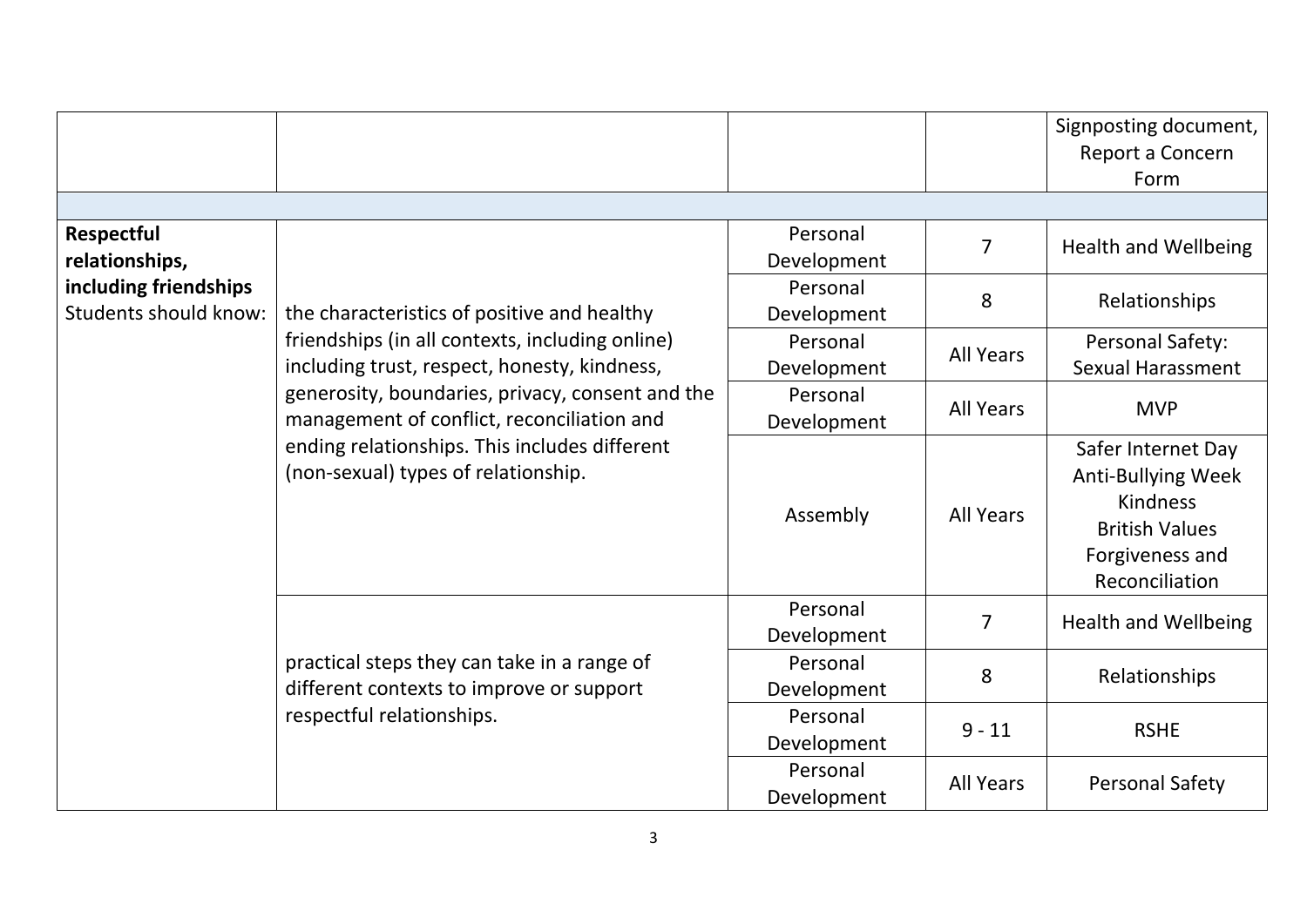|  |                                                                                                                                                          | Personal<br>Development    | <b>All Years</b> | <b>MVP</b>                                                                                       |
|--|----------------------------------------------------------------------------------------------------------------------------------------------------------|----------------------------|------------------|--------------------------------------------------------------------------------------------------|
|  |                                                                                                                                                          | Assembly                   | All Years        | Safer Internet Day<br>Anti-Bullying Week<br><b>Kindness</b><br>Forgiveness and<br>Reconciliation |
|  |                                                                                                                                                          | Personal<br>Development    | $\overline{7}$   | Stereotyping                                                                                     |
|  | how stereotypes, in particular stereotypes based<br>on sex, gender, race, religion, sexual orientation<br>or disability, can cause damage (e.g. how they | Personal<br>Development    | $9 - 11$         | <b>RSHE</b>                                                                                      |
|  |                                                                                                                                                          | <b>Religious Education</b> | $\overline{7}$   | <b>Belonging and Belief</b>                                                                      |
|  | might normalise non-consensual behaviour or<br>encourage prejudice).                                                                                     | Personal<br>Development    | <b>All Years</b> | <b>MVP</b>                                                                                       |
|  |                                                                                                                                                          | Assembly                   | <b>All Years</b> | <b>Black History Month</b><br><b>British Values</b><br>LGBTQ+ Month                              |
|  |                                                                                                                                                          | Personal<br>Development    | $\overline{7}$   | <b>British Values</b><br>Stereotyping                                                            |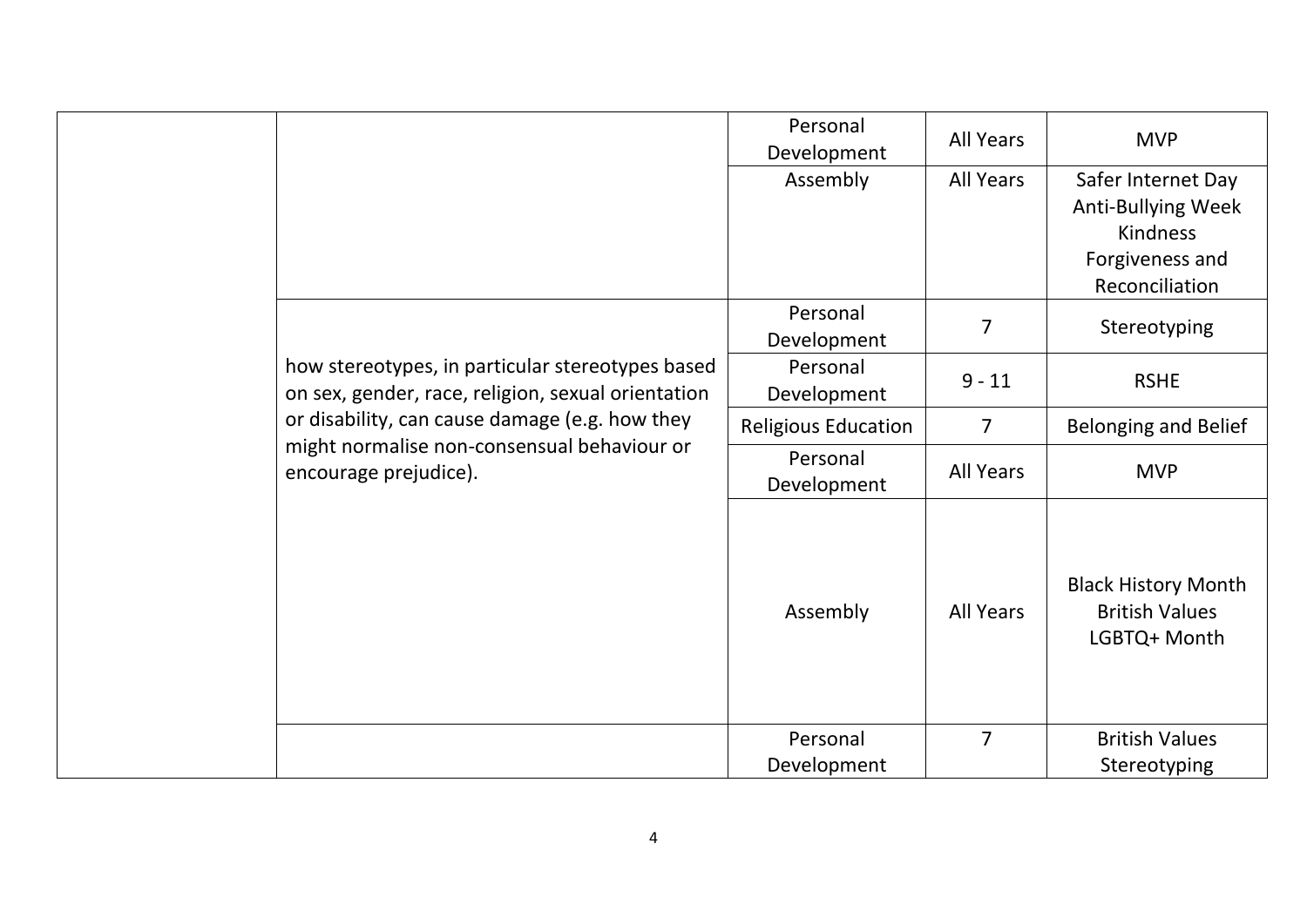|  |                                                                                         | Personal                   | 8                | Democracy                   |
|--|-----------------------------------------------------------------------------------------|----------------------------|------------------|-----------------------------|
|  | that in school and in wider society they can                                            | Development                |                  |                             |
|  | expect to be treated with respect by others, and                                        | Personal                   | 9                | <b>Crime and Justice</b>    |
|  | that in turn they should show due respect to                                            | Development                |                  |                             |
|  | others, including people in positions of authority                                      | <b>Religious Education</b> | $\overline{7}$   | <b>Belonging and Belief</b> |
|  | and due tolerance of other people's beliefs.                                            | Personal                   |                  |                             |
|  |                                                                                         | Development                | <b>All Years</b> | <b>MVP</b>                  |
|  |                                                                                         | Personal                   | 11               | <b>Morals and Ethics</b>    |
|  |                                                                                         | Development                |                  |                             |
|  |                                                                                         | Assembly                   | <b>All Years</b> | <b>Black History Month</b>  |
|  |                                                                                         |                            |                  | <b>British Values</b>       |
|  |                                                                                         |                            |                  | LGBTQ+ Month                |
|  |                                                                                         | Personal                   | KS3              |                             |
|  |                                                                                         | Development                |                  | <b>Anti-Bullying Week</b>   |
|  |                                                                                         | Personal                   | <b>All Years</b> |                             |
|  |                                                                                         | Development                |                  | <b>MVP</b>                  |
|  | about different types of bullying (including<br>cyberbullying), the impact of bullying, | Personal                   | 8                | Relationships               |
|  | responsibilities of bystanders to report bullying                                       | Development                |                  |                             |
|  | and how and where to get help                                                           | Personal                   | 8                | Personal Safety: Just a     |
|  |                                                                                         | Development                |                  | Joke                        |
|  |                                                                                         | Assembly                   | All years        | Anti-Bullying Week          |
|  |                                                                                         |                            |                  | Safer Internet Day          |
|  |                                                                                         | Other                      | <b>All Years</b> | Personal Safety display     |
|  |                                                                                         |                            |                  | board                       |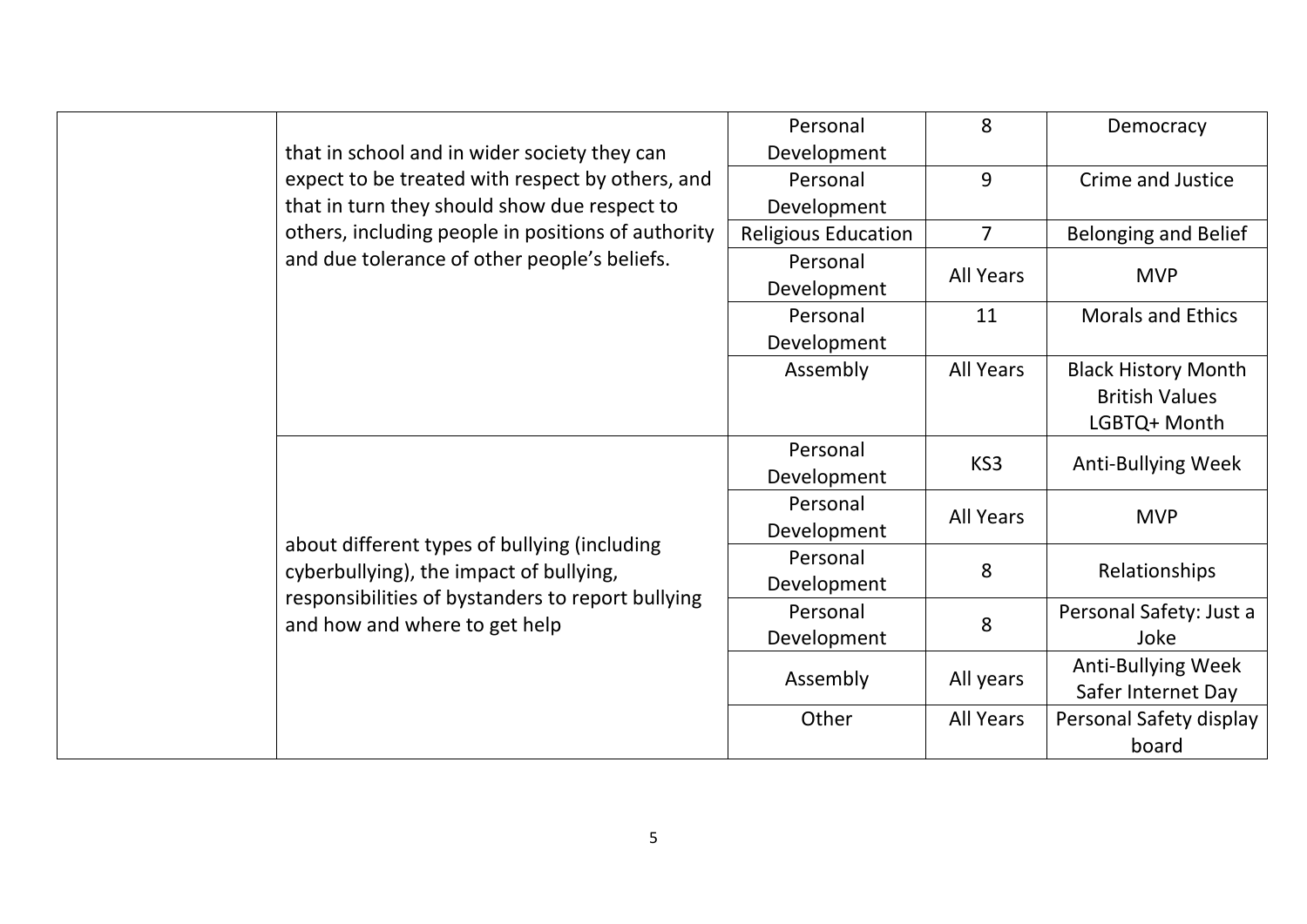|  |                                               |             |                  | <b>Wellbeing Signposting</b> |
|--|-----------------------------------------------|-------------|------------------|------------------------------|
|  |                                               |             |                  | document                     |
|  |                                               |             |                  | Report a Concern             |
|  |                                               |             |                  | Form                         |
|  |                                               | Personal    | $\overline{7}$   |                              |
|  |                                               | Development |                  | <b>Health and Wellbeing</b>  |
|  |                                               | Personal    |                  |                              |
|  |                                               | Development | 8                | Relationships                |
|  | that some types of behaviour within           | Personal    | $9 - 11$         | <b>RSHE</b>                  |
|  | relationships are criminal, including violent | Development |                  |                              |
|  | behaviour and coercive control.               | Personal    | <b>All Years</b> | Personal Safety:             |
|  |                                               | Development |                  | <b>Sexual Harassment</b>     |
|  |                                               |             |                  | and Violence                 |
|  |                                               |             |                  | <b>County Lines</b>          |
|  |                                               |             |                  | Knife Crime                  |
|  |                                               | Personal    | <b>All Years</b> | <b>MVP</b>                   |
|  |                                               | Development |                  |                              |
|  |                                               | Personal    | $\overline{7}$   | Personal Safety: CEOP        |
|  |                                               | Development |                  | Send Me a Pic                |
|  | what constitutes sexual harassment and sexual | Personal    | 9                | <b>RSHE</b>                  |
|  | violence and why these are always             | Development |                  |                              |
|  | unacceptable.                                 | Personal    | 11               | <b>RSHE</b>                  |
|  |                                               | Development |                  |                              |
|  |                                               | Personal    | <b>All Years</b> | Personal Safety:             |
|  |                                               | Development |                  | <b>Sexual Harassment</b>     |
|  |                                               |             |                  | and Violence                 |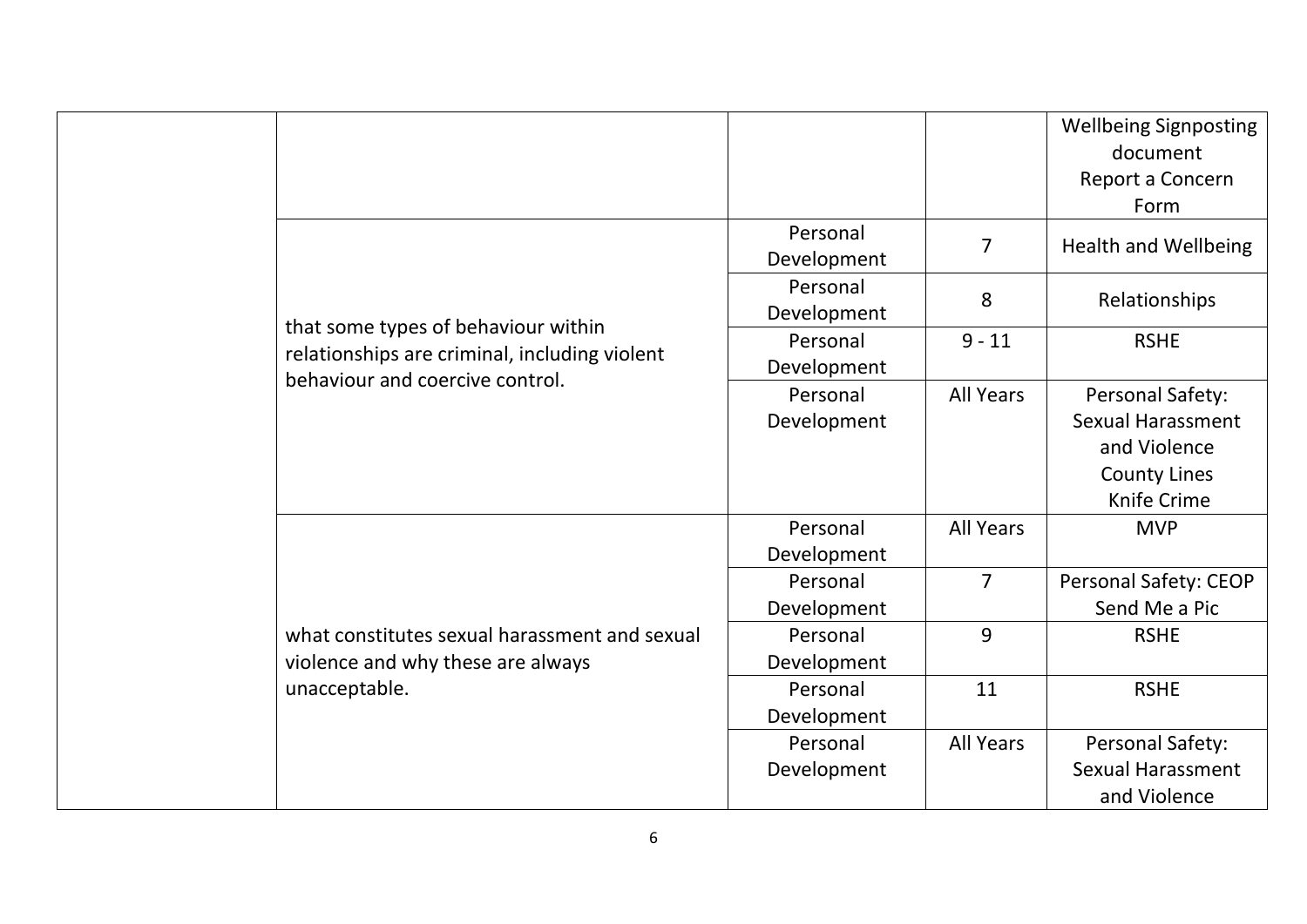|                                                 |                                                                                                             | Personal<br>Development | $\overline{7}$   | Stereotyping                                                                                     |
|-------------------------------------------------|-------------------------------------------------------------------------------------------------------------|-------------------------|------------------|--------------------------------------------------------------------------------------------------|
|                                                 | the legal rights and responsibilities regarding<br>equality (particularly with reference to the             | Personal<br>Development | 11               | <b>Morals and Ethics</b>                                                                         |
|                                                 | protected characteristics as defined in the<br>Equality Act 2010) and that everyone is unique<br>and equal. | Assembly                | <b>All Years</b> | <b>World Human Rights</b><br>Day Black History<br>Month<br><b>British Values</b><br>LGBTQ+ Month |
|                                                 |                                                                                                             |                         |                  |                                                                                                  |
| <b>Online and Media</b><br>Students should know |                                                                                                             | ICT/Computing           | $\overline{7}$   | <b>Using Computers</b><br>Safely and Effectively                                                 |
|                                                 | their rights, responsibilities and opportunities<br>online, including that the same expectations of         | ICT/Computing           | 8                | E-Safety                                                                                         |
|                                                 |                                                                                                             | <b>ICT</b>              | 8                | Gaming 4 Good                                                                                    |
|                                                 | behaviour apply in all contexts, including online.                                                          | ICT/Computing           | 9                | <b>Computer Crime and</b><br><b>Cyber Security</b>                                               |
|                                                 |                                                                                                             | Personal<br>Development | 9                | <b>Be Internet Citizens</b>                                                                      |
|                                                 |                                                                                                             | Personal<br>Development | 7,               | <b>Personal Safety: CEOP</b><br>Send Me a Pic,                                                   |
|                                                 |                                                                                                             | Personal<br>Development | 8                | Personal Safety: Just a<br>Joke                                                                  |
|                                                 |                                                                                                             | Personal<br>Development | <b>All Years</b> | <b>MVP</b>                                                                                       |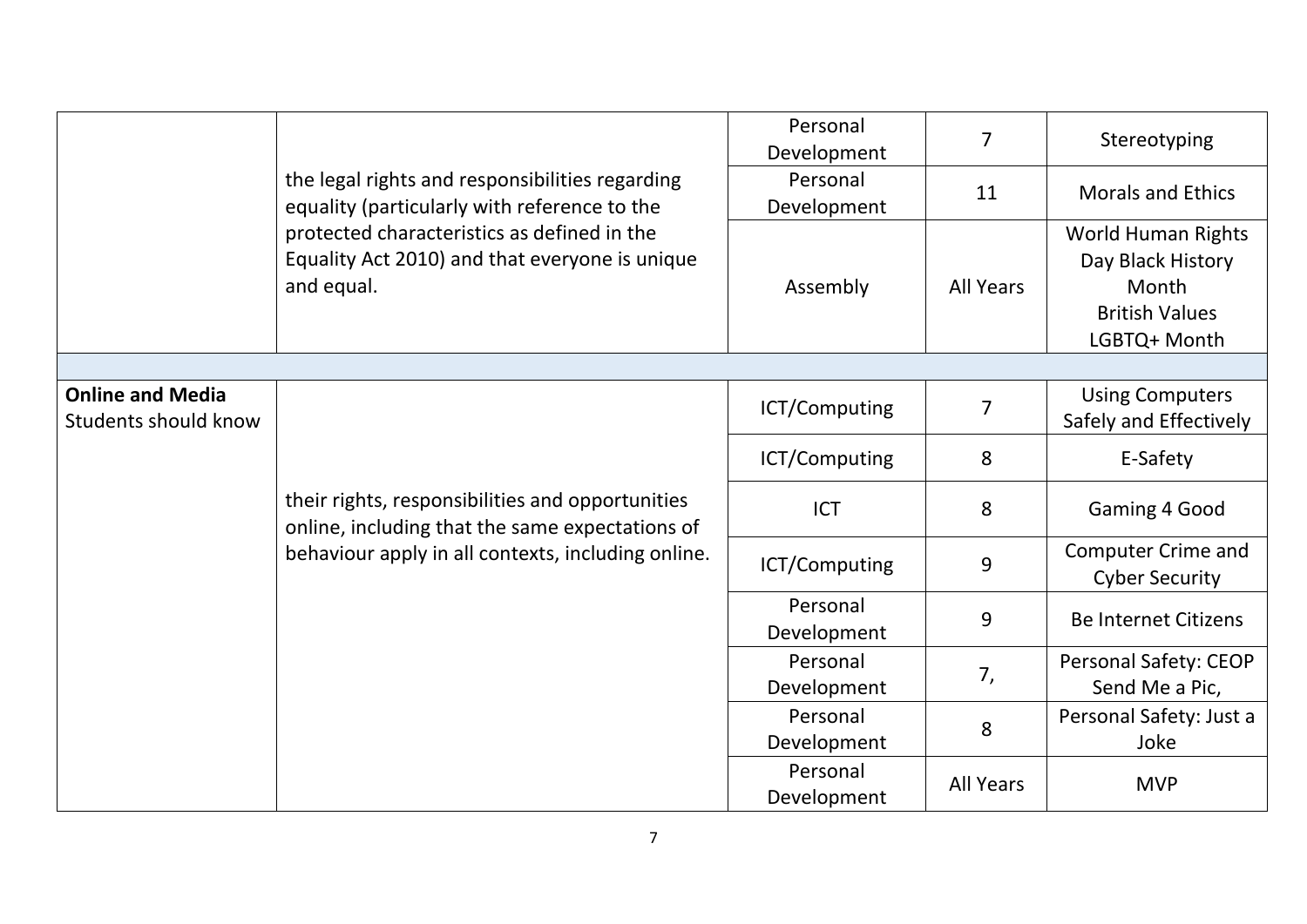|  |                                                                                            | Assembly                | <b>All Years</b> | Anti-Bullying Week<br>Safer Internet Day         |
|--|--------------------------------------------------------------------------------------------|-------------------------|------------------|--------------------------------------------------|
|  |                                                                                            | ICT/Computing           | 7                | <b>Using Computers</b><br>Safely and Effectively |
|  | about online risks, including that any material                                            | ICT/Computing           | 8                | E-Safety<br>Gaming 4 Good                        |
|  | someone provides to another has the potential<br>to be shared online and the difficulty of | ICT/Computing           | 9                | Computer Crime and<br><b>Cyber Security</b>      |
|  | removing potentially compromising material<br>placed online.                               | Personal<br>Development | $\overline{7}$   | <b>Health and Wellbeing</b>                      |
|  |                                                                                            | Personal<br>Development | 8                | Relationships                                    |
|  |                                                                                            | Personal<br>Development | 9                | <b>Be Internet Citizens</b>                      |
|  |                                                                                            | Personal<br>Development | $\overline{7}$   | <b>Personal Safety: CEOP</b><br>Send Me a Pic    |
|  |                                                                                            | Personal<br>Development | 8                | Personal Safety: Just a<br>Joke                  |
|  |                                                                                            | Assembly                | <b>All Years</b> | Safer Internet Day<br><b>Anti-Bullying Week</b>  |
|  |                                                                                            | <b>French GCSE</b>      | 10               | Module 2 Hobbies -<br>Advantages and             |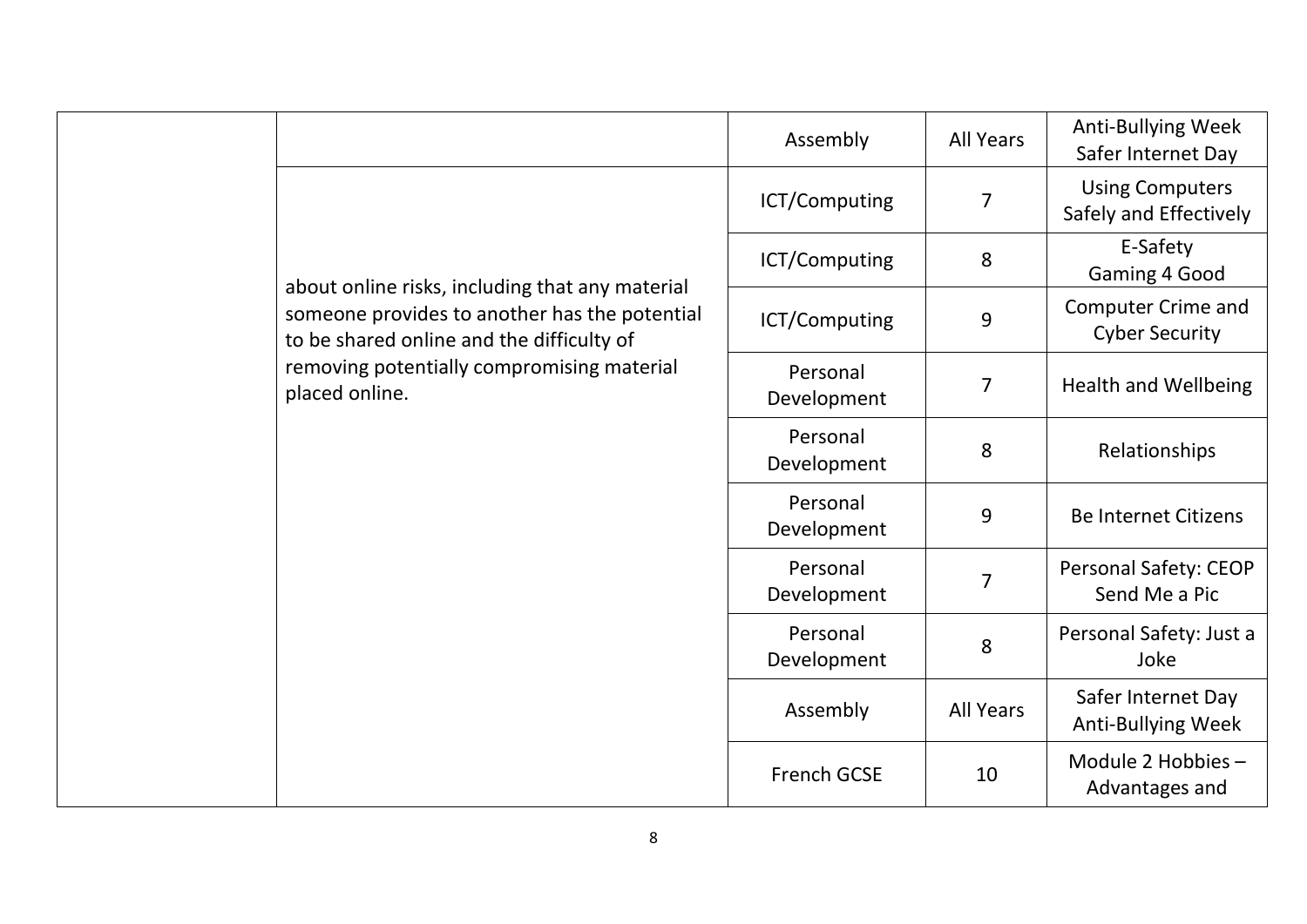|                                                                                               |                         |                  | Disadvantages of the<br>Internet                                         |
|-----------------------------------------------------------------------------------------------|-------------------------|------------------|--------------------------------------------------------------------------|
|                                                                                               | Spanish GCSE            | 10               | Module 3 Hobbies -<br>Advantages and<br>Disadvantages of the<br>Internet |
|                                                                                               | ICT/Computing           | $\overline{7}$   | <b>Using Computers</b><br>Safely and Effectively                         |
|                                                                                               | ICT/Computing           | 8                | E-Safety<br>Gaming 4 Good                                                |
| not to provide material to others that they<br>would not want shared further and not to share | ICT/Computing           | 9                | Computer Crime and<br><b>Cyber Security</b>                              |
| personal material which is sent to them.                                                      | Personal<br>Development | $\overline{7}$   | <b>Health and Wellbeing</b>                                              |
|                                                                                               | Personal<br>Development | 8                | Relationships                                                            |
|                                                                                               | Personal<br>Development | 9                | <b>Be Internet Citizens</b>                                              |
|                                                                                               | Personal<br>Development | $\overline{7}$   | Personal Safety: CEOP<br>Send Me a Pic                                   |
|                                                                                               | Personal<br>Development | 8                | Personal Safety: Just a<br>Joke                                          |
|                                                                                               | Assembly                | <b>All Years</b> | Safer Internet Day                                                       |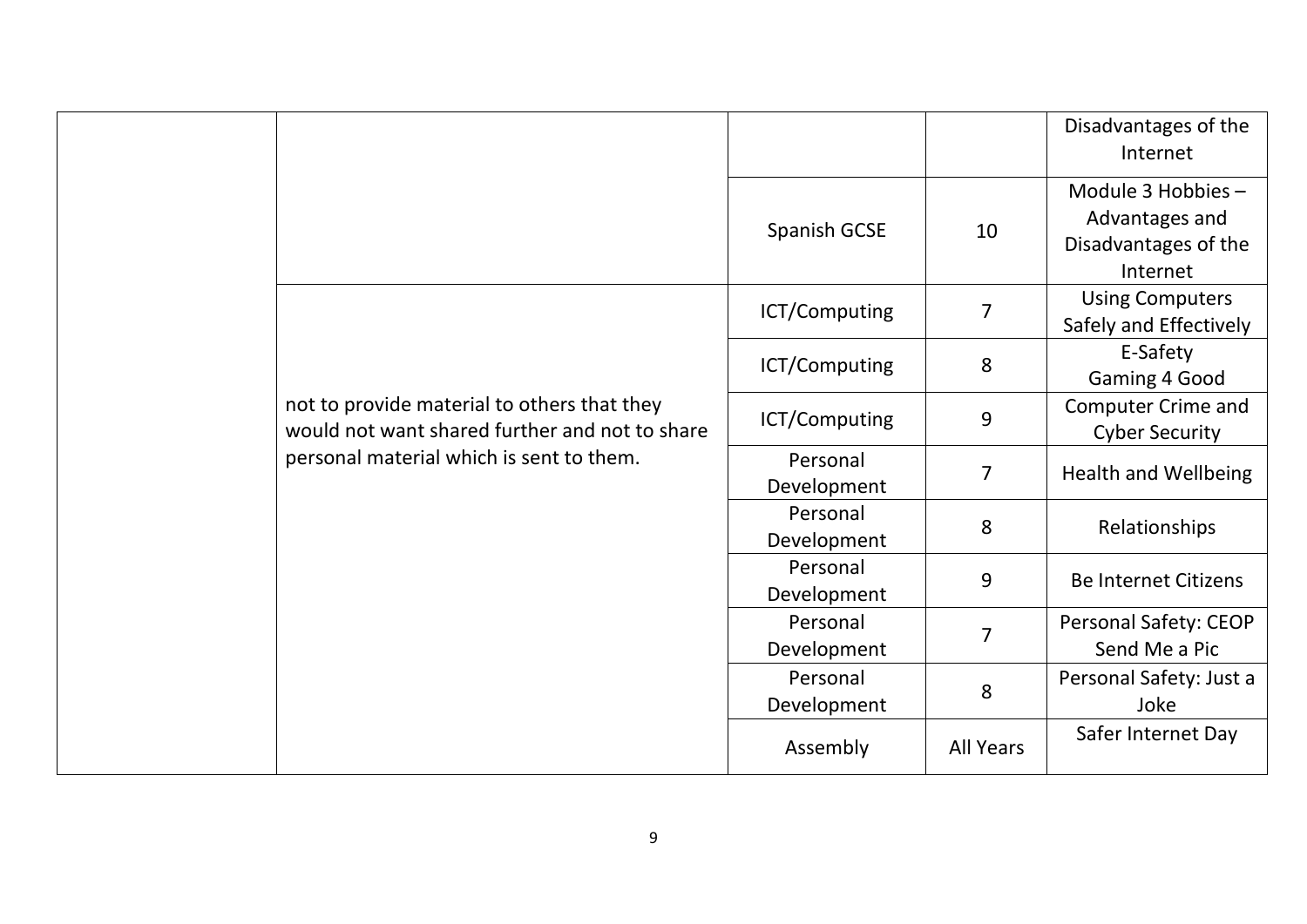|  |                                                                                    | ICT/Computing           | 7                | <b>Using Computers</b><br>safely and effectively                                                          |
|--|------------------------------------------------------------------------------------|-------------------------|------------------|-----------------------------------------------------------------------------------------------------------|
|  |                                                                                    | ICT/Computing           | 8                | E-Safety<br>Gaming 4 Good                                                                                 |
|  |                                                                                    | ICT/Computing           | 9                | <b>Computer Crime and</b><br><b>Cyber Security</b>                                                        |
|  | what to do and where to get support to report<br>material or manage issues online. | Personal<br>Development | 9                | <b>Be Internet Citizens</b>                                                                               |
|  |                                                                                    | Personal<br>Development | All years        | Personal Safety:<br><b>Sexual Harassment</b>                                                              |
|  |                                                                                    | Assembly                | All Years        | Safer Internet Day                                                                                        |
|  |                                                                                    | Other                   | <b>All Years</b> | Personal Safety display<br>board,<br><b>Wellbeing Signposting</b><br>document<br>Report a Concern<br>Form |
|  | the impact of viewing harmful content.                                             | ICT/Computing           | $\overline{7}$   | <b>Using Computers</b><br>Safely and Effectively                                                          |
|  |                                                                                    | Personal<br>Development | $\overline{7}$   | Personal Safety: CEOP<br>Send Me a Pic                                                                    |
|  |                                                                                    | Personal<br>Development | 10               | <b>RSHE</b>                                                                                               |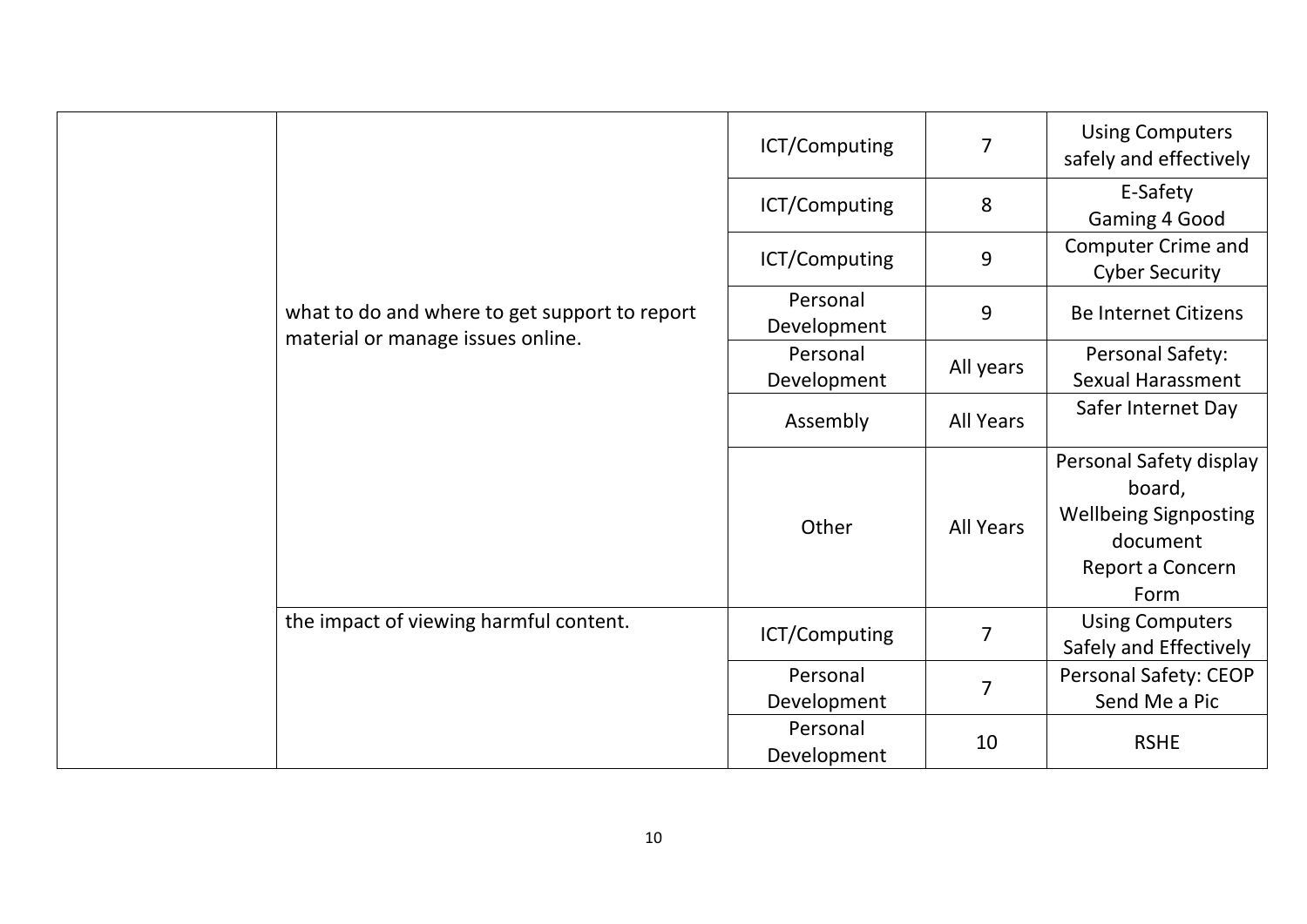|                      | that specifically sexually explicit material e.g.<br>pornography presents a distorted picture of<br>sexual behaviours, can damage the way people<br>see themselves in relation to others and<br>negatively affect how they behave towards<br>sexual partners. | Personal<br>Development       | 10               | <b>RSHE</b>                                      |
|----------------------|---------------------------------------------------------------------------------------------------------------------------------------------------------------------------------------------------------------------------------------------------------------|-------------------------------|------------------|--------------------------------------------------|
|                      | that sharing and viewing indecent images of                                                                                                                                                                                                                   | Personal<br>Development       | $\overline{7}$   | <b>Health and Wellbeing</b>                      |
|                      | children (including those created by children) is a<br>criminal offence which carries severe penalties                                                                                                                                                        | Personal<br>Development       | 10               | <b>RSHE</b>                                      |
|                      | including jail                                                                                                                                                                                                                                                | Assembly                      | $\overline{7}$   | <b>Personal Safety: CEOP</b><br>Send Me a Pic    |
|                      | how information and data is generated,<br>collected, shared and used online                                                                                                                                                                                   | ICT/Computing                 | 7                | <b>Using Computers</b><br>Safely and Effectively |
|                      |                                                                                                                                                                                                                                                               | ICT/Computing                 | 8                | Gaming 4 Good                                    |
|                      |                                                                                                                                                                                                                                                               | Personal<br>Development       | 9                | <b>Be Internet Citizens</b>                      |
|                      |                                                                                                                                                                                                                                                               | <b>OCR GCSE ICT</b>           |                  | LO <sub>3</sub>                                  |
|                      |                                                                                                                                                                                                                                                               | Cambridge<br><b>Nationals</b> | 10/11            | LO <sub>4</sub>                                  |
|                      |                                                                                                                                                                                                                                                               | Assembly                      | <b>All Years</b> | Safer Internet Day                               |
|                      |                                                                                                                                                                                                                                                               |                               |                  |                                                  |
|                      | the concepts of, and laws relating to, sexual                                                                                                                                                                                                                 | Personal                      | $\overline{7}$   | <b>Health and Wellbeing</b>                      |
| <b>Being Safe</b>    | consent, sexual exploitation, abuse, grooming,                                                                                                                                                                                                                | Development                   |                  |                                                  |
| Students should know | coercion, harassment, rape, domestic abuse,                                                                                                                                                                                                                   | Personal                      | 9                | <b>RSHE</b>                                      |
|                      | forced marriage, honour-based violence and                                                                                                                                                                                                                    | Development                   |                  |                                                  |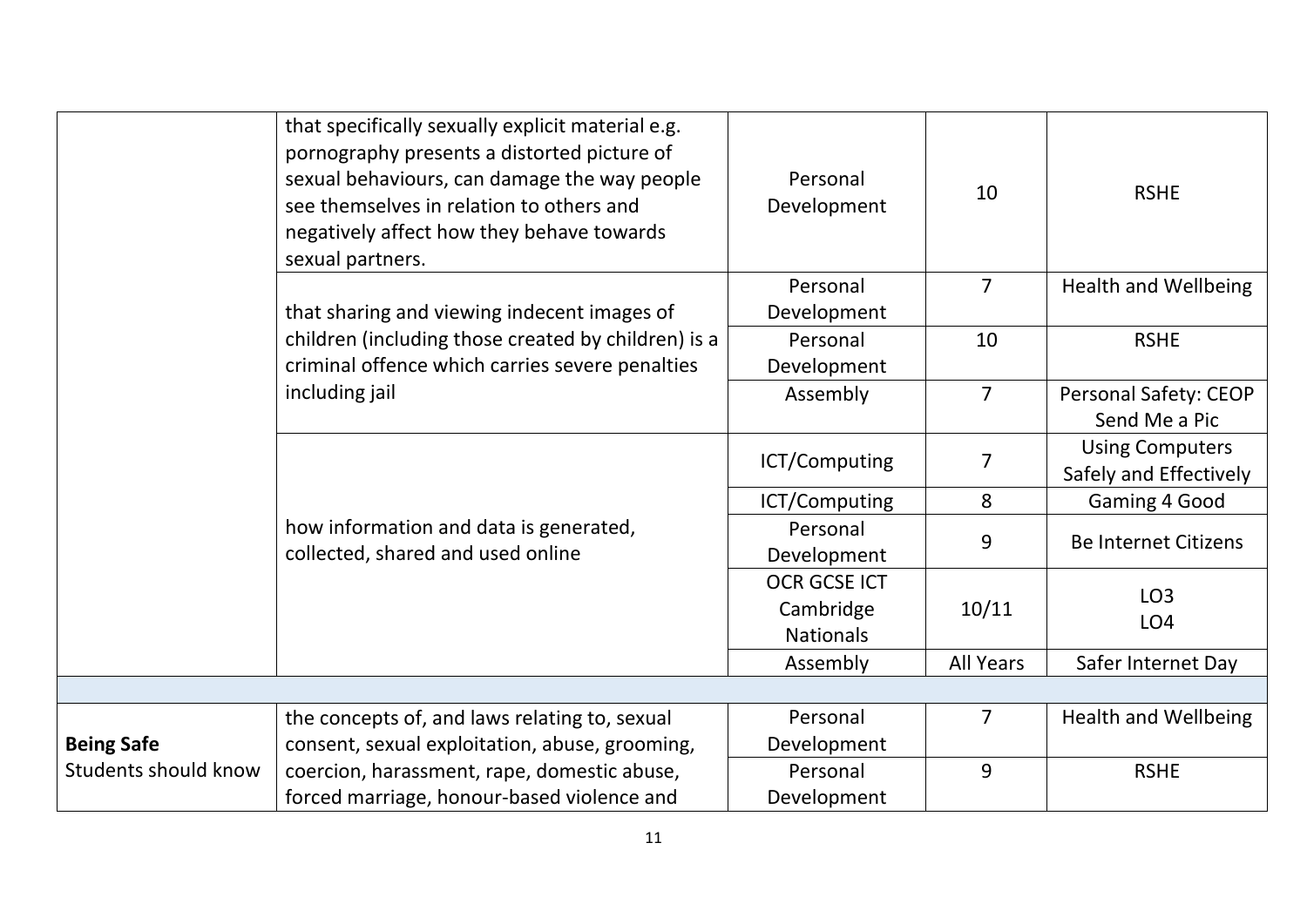|                             | FGM, and how these can affect current and           | Personal    | 11               | <b>Morals and Ethics</b>     |
|-----------------------------|-----------------------------------------------------|-------------|------------------|------------------------------|
|                             | future relationships.                               | Development |                  | <b>RSHE</b>                  |
|                             |                                                     | Personal    | $\overline{7}$   | Personal Safety: CEOP        |
|                             |                                                     | Development |                  | Send Me a Pic,               |
|                             |                                                     | Personal    | <b>All Years</b> | Personal Safety:             |
|                             |                                                     | Development |                  | <b>Sexual Harassment</b>     |
|                             |                                                     | Personal    | 9                | <b>RSHE</b>                  |
|                             | how people can actively communicate and             | Development |                  |                              |
|                             | recognise consent from others, including sexual     | Personal    | 11               | <b>RSHE</b>                  |
|                             | consent, and how and when consent can be            | Development |                  |                              |
|                             | withdrawn (in all contexts, including online).      | Personal    | 11               | <b>Morals and Ethics</b>     |
|                             |                                                     | Development |                  |                              |
|                             |                                                     |             |                  |                              |
| Intimate and sexual         | to recognise the characteristics and positive       | Personal    | $\overline{7}$   | <b>Health and Wellbeing</b>  |
| relationships,              | aspects of healthy one-to-one intimate              | Development |                  |                              |
| including                   | relationships, which include mutual respect,        | Personal    | $9 - 11$         | <b>RSHE</b>                  |
| sexual health               | consent, loyalty, trust, shared interests and       | Development |                  |                              |
| <b>Students should know</b> | outlook, sex and friendship.                        |             |                  | <b>Healthy Relationships</b> |
|                             |                                                     | Other       |                  | Drop In                      |
|                             |                                                     |             | 10, 11           | One to One, Pupil            |
|                             |                                                     |             |                  | Support                      |
|                             |                                                     | Personal    | 9                |                              |
|                             | that all aspects of health can be affected by       | Development |                  | <b>RSHE</b>                  |
|                             | choices they make in sex and relationships,         | Personal    | 11               |                              |
|                             | positively or negatively, e.g. physical, emotional, | Development |                  | <b>RSHE</b>                  |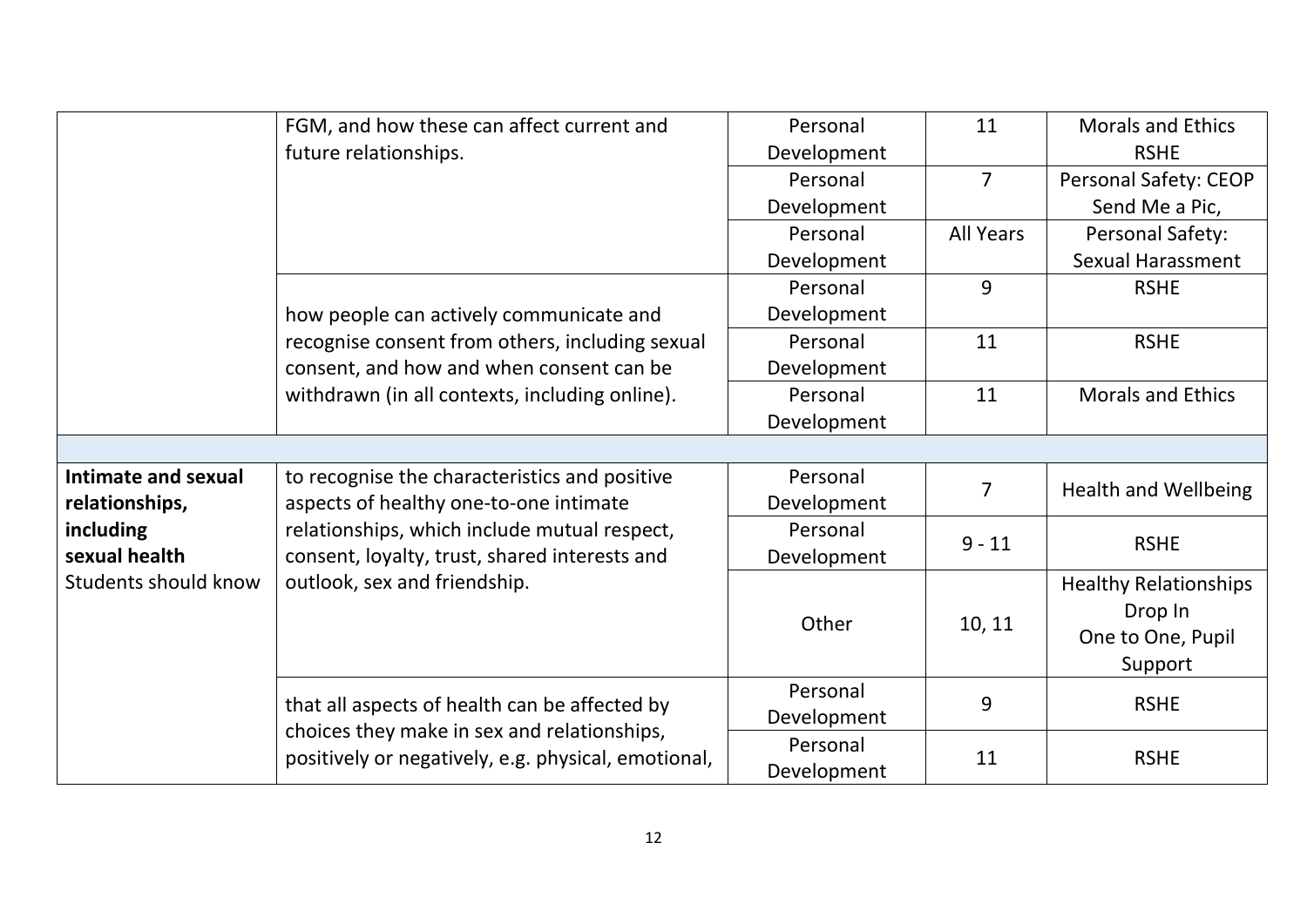|  | mental, sexual and reproductive health and<br>wellbeing.                                                                               | Other                   | 10, 11         | <b>Healthy Relationships</b><br>Drop In<br>One to One, Pupil<br>Support |
|--|----------------------------------------------------------------------------------------------------------------------------------------|-------------------------|----------------|-------------------------------------------------------------------------|
|  |                                                                                                                                        | Science                 | $\overline{7}$ | <b>Cells and Human</b><br>Reproduction                                  |
|  | the facts about reproductive health, including<br>fertility and the potential impact of lifestyle on<br>fertility for men and women.   | Science                 | 11             | B7 - Animal Co-<br>ordination, Control<br>and Homeostasis               |
|  |                                                                                                                                        | Other                   | 10, 11         | <b>Healthy Relationships</b><br>Drop In                                 |
|  | that there are a range of strategies for                                                                                               | Personal<br>Development | $9 - 11$       | <b>RSHE</b>                                                             |
|  | identifying and managing sexual pressure,<br>including understanding peer pressure, resisting<br>pressure and not pressurising others. | Other                   | 10, 11         | <b>Healthy Relationships</b><br>Drop In<br>One to One, Pupil<br>Support |
|  |                                                                                                                                        | Personal<br>Development | $9 - 11$       | <b>RSHE</b>                                                             |
|  | that they have a choice to delay sex or to enjoy<br>intimacy without sex.                                                              | Other                   | 10, 11         | <b>Healthy Relationships</b><br>Drop In<br>One to One, Pupil<br>Support |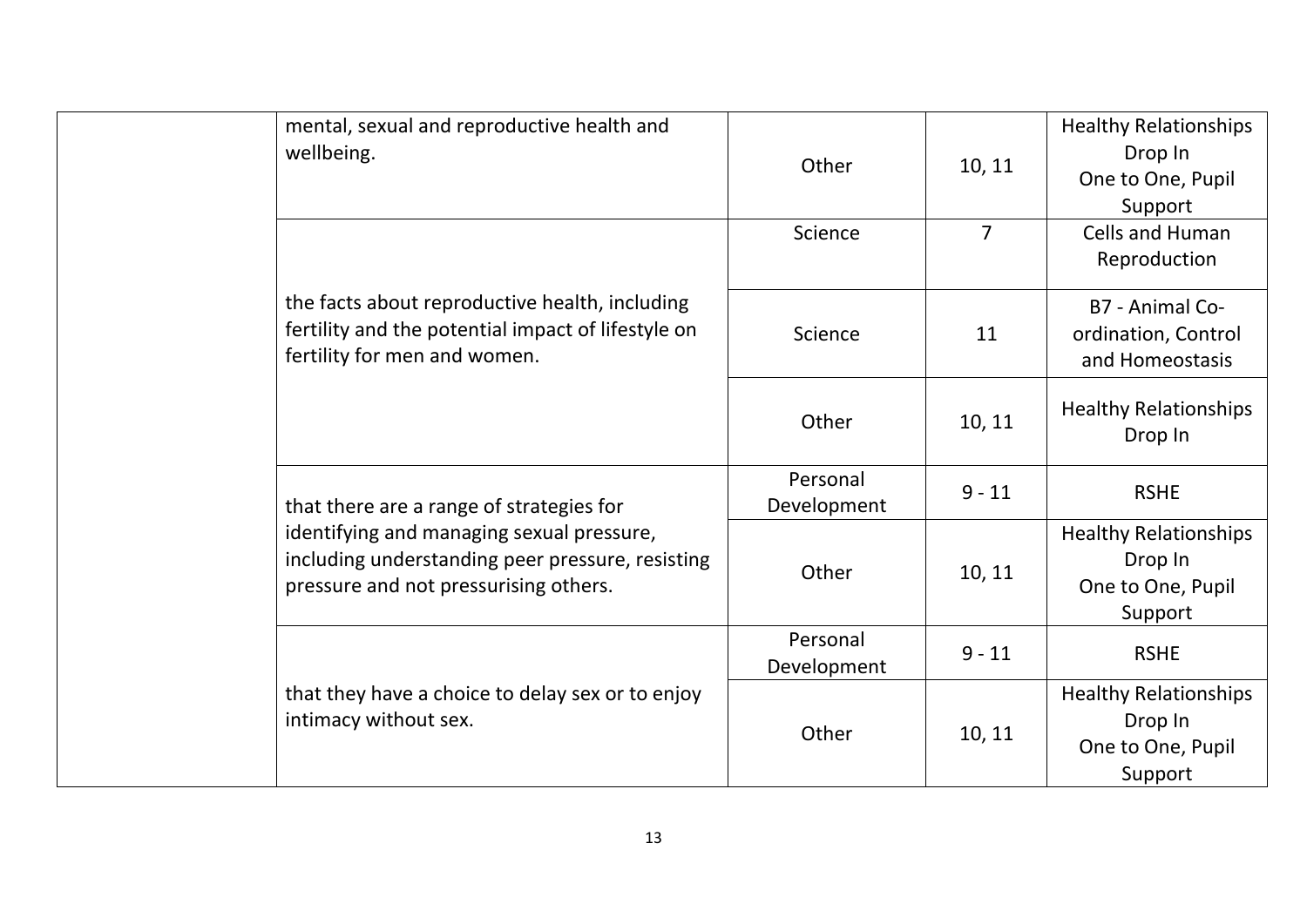|  |                                                                                                                                                                                                                        | Personal<br>9, 10<br>Development<br>11<br>Science | <b>RSHE</b>                                                                                                                                                                                  |                                                   |
|--|------------------------------------------------------------------------------------------------------------------------------------------------------------------------------------------------------------------------|---------------------------------------------------|----------------------------------------------------------------------------------------------------------------------------------------------------------------------------------------------|---------------------------------------------------|
|  | the facts about the full range of contraceptive                                                                                                                                                                        |                                                   | B7 - Animal Co-<br>ordination, Control<br>and Homeostasis                                                                                                                                    |                                                   |
|  | choices, efficacy and options available.                                                                                                                                                                               | Other                                             | Drop In<br>10, 11<br>Support<br>Cells and Human<br>$\overline{7}$<br>Reproduction<br>8<br>Genetics<br>10<br><b>B3 Genetics</b><br>11<br><b>RSHE</b><br><b>RSHE</b><br>11<br>9<br><b>RSHE</b> | <b>Healthy Relationships</b><br>One to One, Pupil |
|  |                                                                                                                                                                                                                        | Science                                           |                                                                                                                                                                                              |                                                   |
|  | the facts around pregnancy including miscarriage                                                                                                                                                                       | Science                                           |                                                                                                                                                                                              |                                                   |
|  |                                                                                                                                                                                                                        | Science                                           |                                                                                                                                                                                              |                                                   |
|  |                                                                                                                                                                                                                        | Personal<br>Development                           |                                                                                                                                                                                              |                                                   |
|  | that there are choices in relation to pregnancy<br>(with medically and legally accurate, impartial<br>information on all options, including keeping the<br>baby, adoption, abortion and where to get<br>further help). | Personal<br>Development                           |                                                                                                                                                                                              |                                                   |
|  | how the different sexually transmitted infections                                                                                                                                                                      | Personal<br>Development                           |                                                                                                                                                                                              |                                                   |
|  | (STIs), including HIV/AIDs, are transmitted, how<br>risk can be reduced through safer sex (including                                                                                                                   | Personal<br>Development                           | 10                                                                                                                                                                                           | <b>RSHE</b>                                       |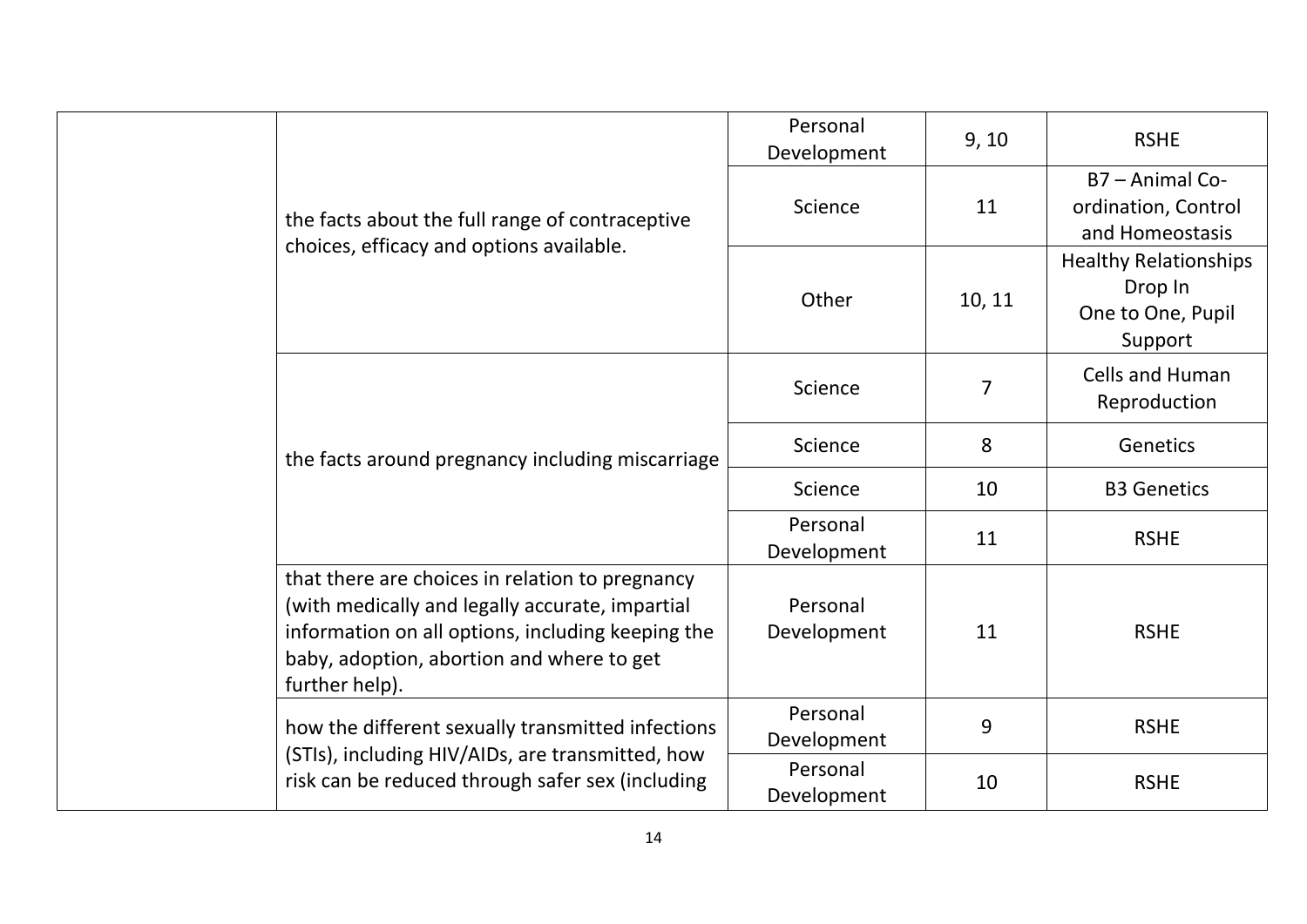|  | through condom use) and the importance of and |             |                              | B5 - Health, Disease         |
|--|-----------------------------------------------|-------------|------------------------------|------------------------------|
|  | facts about testing.                          | Science     | 10                           | and Development of           |
|  |                                               |             |                              | <b>Medicines</b>             |
|  |                                               | Other       | 10, 11                       | <b>Healthy Relationships</b> |
|  |                                               |             |                              | Drop In                      |
|  |                                               |             |                              | One to One, Pupil            |
|  |                                               |             |                              | Support                      |
|  |                                               | Personal    | 9                            | <b>RSHE</b>                  |
|  |                                               | Development |                              |                              |
|  |                                               |             |                              | B5 - Health, Disease         |
|  | about the prevalence of some STIs, the impact | Science     | 10                           | and Development of           |
|  | they can have on those who contract them and  |             |                              | <b>Medicines</b>             |
|  | key facts about treatment.                    |             | <b>Healthy Relationships</b> |                              |
|  |                                               | Other       | 10, 11                       | Drop In                      |
|  |                                               |             |                              | One to One, Pupil            |
|  |                                               |             |                              | Support                      |
|  |                                               | Science     | 8                            | Health and Body              |
|  | how the use of alcohol and drugs can lead to  | Personal    | 8                            | <b>Harmful Habits</b>        |
|  | risky sexual behaviour.                       | Development |                              |                              |
|  |                                               | Personal    | 9                            | <b>RSHE</b>                  |
|  |                                               | Development |                              |                              |
|  |                                               | Personal    | 9                            | <b>RSHE</b>                  |
|  |                                               | Development |                              |                              |
|  |                                               | Personal    | 11                           | <b>Morals and Ethics</b>     |
|  |                                               | Development |                              |                              |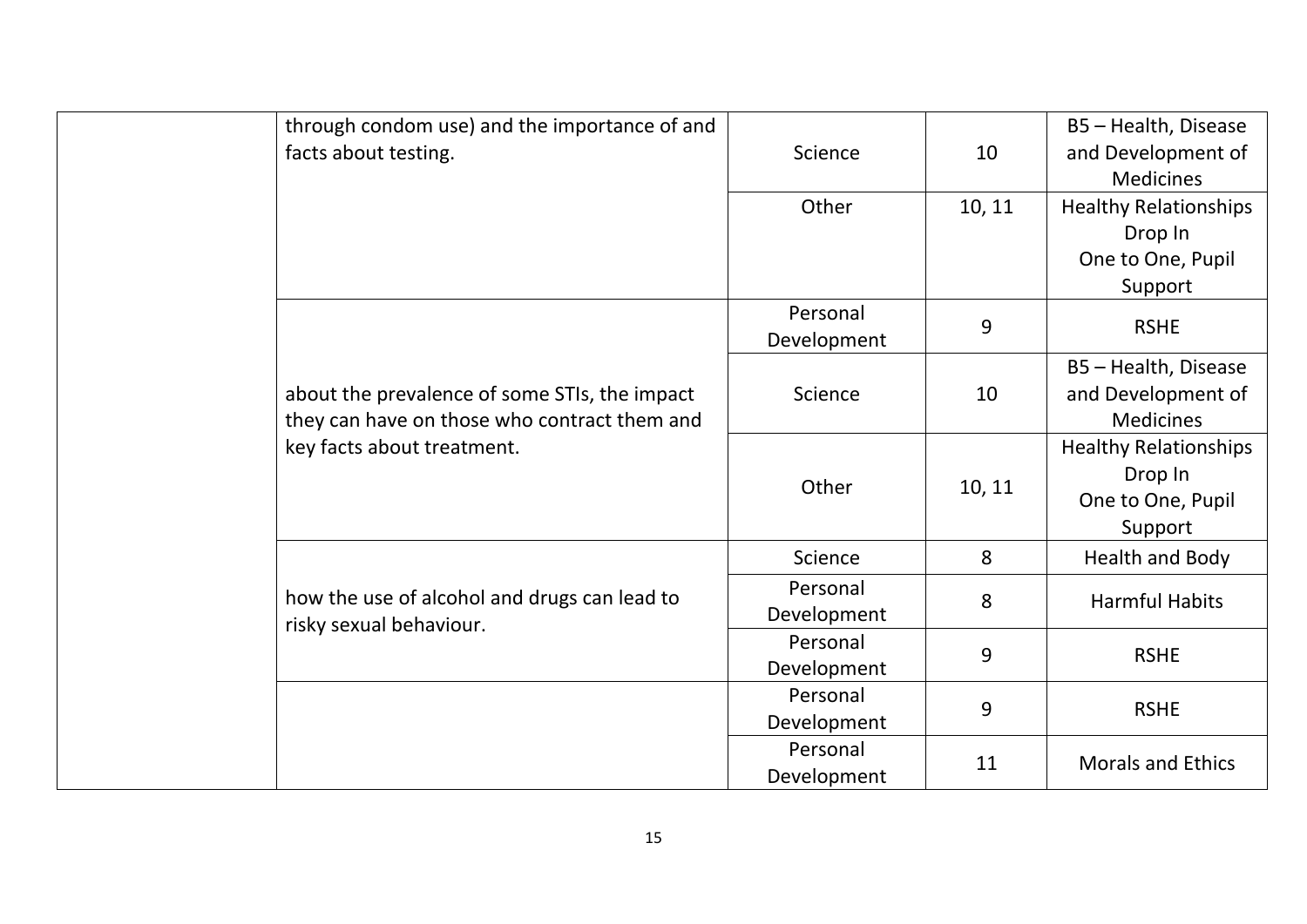|                                                 | how to get further advice, including how and<br>where to access confidential sexual and<br>reproductive health advice and treatment. | Other                   | 10, 11           | <b>Healthy Relationships</b><br>Drop In<br><b>School Nurse C Card</b>                                    |
|-------------------------------------------------|--------------------------------------------------------------------------------------------------------------------------------------|-------------------------|------------------|----------------------------------------------------------------------------------------------------------|
|                                                 |                                                                                                                                      | Other                   | <b>All Years</b> | Personal Safety display<br>board<br><b>Wellbeing Signposting</b><br>document<br>Report a Concern<br>Form |
|                                                 |                                                                                                                                      |                         |                  |                                                                                                          |
| <b>Mental Wellbeing</b><br>Students should know |                                                                                                                                      | Personal<br>Development | 7                | <b>Health and Wellbeing</b>                                                                              |
|                                                 | how to talk about their emotions accurately and<br>sensitively, using appropriate vocabulary.                                        | Personal<br>Development | $\overline{7}$   | <b>Mental Health</b><br>Awareness                                                                        |
|                                                 |                                                                                                                                      | Assembly                | <b>All Years</b> | <b>Mental Health</b><br><b>Awareness Week</b>                                                            |
|                                                 |                                                                                                                                      | Personal<br>Development | $\overline{7}$   | <b>Health and Wellbeing</b>                                                                              |
|                                                 | that happiness is linked to being connected to<br>others.                                                                            | Assembly                | <b>All Years</b> | <b>Kindness</b><br>Forgiveness and<br>Reconciliation                                                     |
|                                                 | how to recognise the early signs of mental<br>wellbeing concerns.                                                                    | Personal<br>Development | $\overline{7}$   | <b>Health and Wellbeing</b>                                                                              |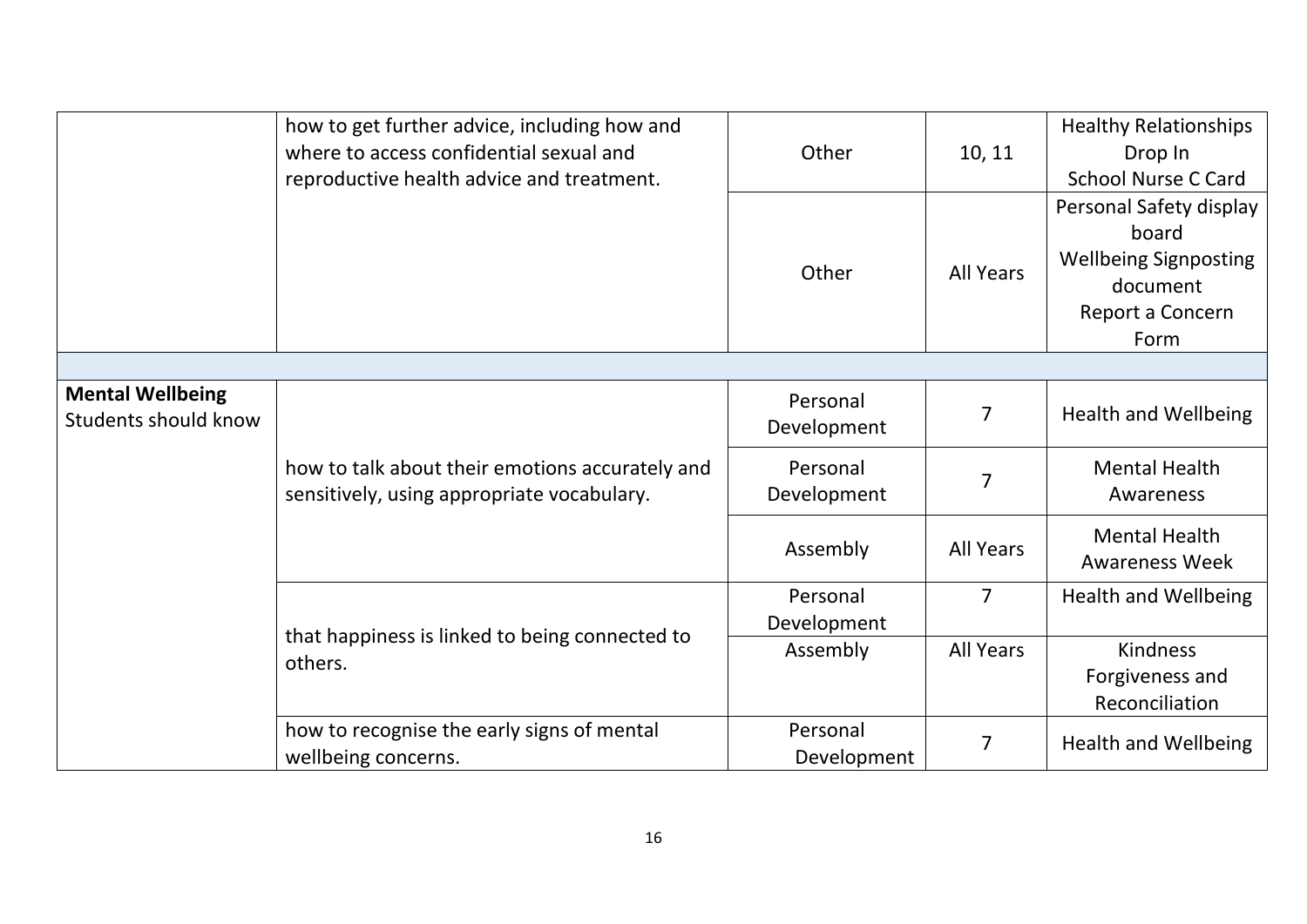|                                                 | Personal       | $\overline{7}$   | <b>Mental Health</b>              |
|-------------------------------------------------|----------------|------------------|-----------------------------------|
|                                                 | Development    |                  | Awareness                         |
|                                                 | Personal       | 8                | <b>Harmful Habits</b>             |
|                                                 | Development    |                  |                                   |
|                                                 | Personal       | 9                | <b>RSHE</b>                       |
|                                                 | Development    |                  |                                   |
|                                                 | Assembly       | <b>All Years</b> | <b>Mental Health</b><br>Awareness |
| common types of mental ill health (e.g. anxiety | Personal       | $\overline{7}$   |                                   |
| and depression).                                | Development    |                  | <b>Health and Wellbeing</b>       |
|                                                 | Personal       | $\overline{7}$   | <b>Mental Health</b>              |
|                                                 | Development    |                  | Awareness                         |
|                                                 | Personal       | 8                | <b>Harmful Habits</b>             |
|                                                 | Development    |                  |                                   |
|                                                 | Personal       | 9                | <b>RSHE</b>                       |
|                                                 | Development    |                  |                                   |
|                                                 | Personal       | 11               | <b>Study Skills</b>               |
|                                                 | Development    |                  |                                   |
|                                                 | <b>GCSE PE</b> | 11               | Health, Fitness and<br>Wellbeing  |
|                                                 |                |                  | <b>Mental Health</b>              |
|                                                 | Assembly       | <b>All Years</b> | Awareness                         |
|                                                 | Personal       |                  | <b>Mental Health</b>              |
|                                                 | Development    | 7                | Awareness                         |
|                                                 |                |                  |                                   |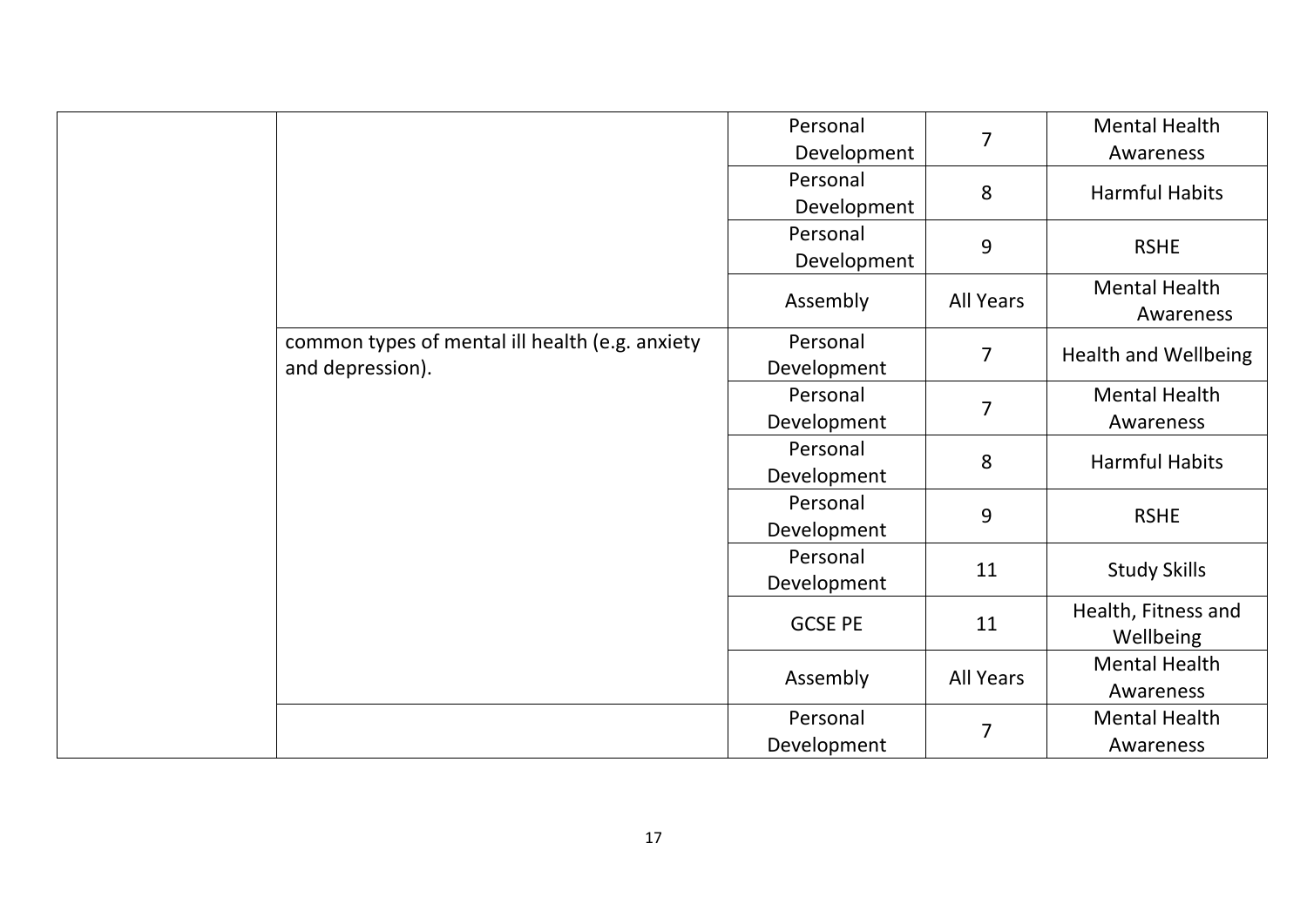|                                                   |                                                                                                                            | Personal<br>Development | $\overline{7}$   | <b>Health and Wellbeing</b>                                          |
|---------------------------------------------------|----------------------------------------------------------------------------------------------------------------------------|-------------------------|------------------|----------------------------------------------------------------------|
|                                                   | how to critically evaluate when something they<br>do or are involved in has a positive or negative                         | Personal<br>Development | 8                | <b>Harmful Habits</b>                                                |
|                                                   | effect on their own or others' mental health.                                                                              | <b>GCSE PE</b>          | 11               | Health, Fitness and<br>Wellbeing                                     |
|                                                   |                                                                                                                            | Assembly                | <b>All Years</b> | <b>Mental Health</b><br>Awareness                                    |
|                                                   |                                                                                                                            | Personal<br>Development | $\overline{7}$   | <b>Mental Health</b><br>Awareness                                    |
|                                                   |                                                                                                                            | Personal<br>Development | $\overline{7}$   | <b>Health and Wellbeing</b>                                          |
| the benefits and importance of physical exercise, | Science                                                                                                                    | 8                       | Health and Body  |                                                                      |
|                                                   | time outdoors, community participation and<br>voluntary and service-based activities on mental<br>wellbeing and happiness. | Science                 | 10               | <b>CB5 Health, Disease</b><br>and Development of<br><b>Medicines</b> |
|                                                   |                                                                                                                            | <b>PE</b>               | KS <sub>3</sub>  | <b>Health Related Fitness</b>                                        |
|                                                   |                                                                                                                            | <b>PD</b>               | 11               | <b>Morals and Ethics</b>                                             |
|                                                   |                                                                                                                            | Assembly                | <b>All Years</b> | <b>Mental Health</b><br>Awareness                                    |
|                                                   |                                                                                                                            |                         |                  |                                                                      |
| <b>Internet Safety and</b><br><b>Harms</b>        | the similarities and differences between the<br>online world and the physical world, including:                            | Personal<br>Development | 7                | <b>Health and Wellbeing</b>                                          |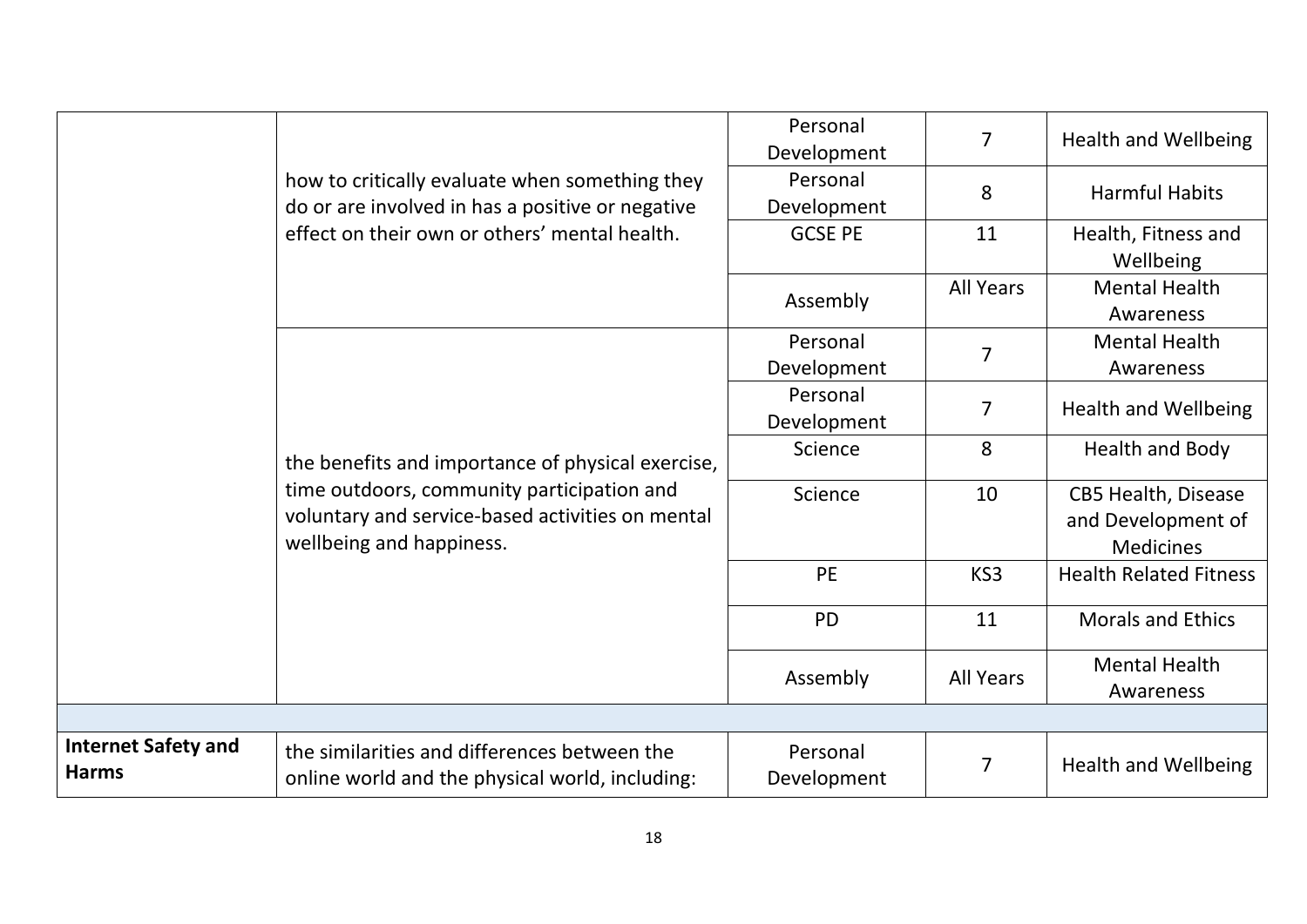| Students should know | the impact of unhealthy or obsessive<br>comparison with others online (including                                                                                                 | Personal<br>Development | 8                          | Relationships                                           |
|----------------------|----------------------------------------------------------------------------------------------------------------------------------------------------------------------------------|-------------------------|----------------------------|---------------------------------------------------------|
|                      | through setting unrealistic expectations for body<br>image, how people may curate a specific image<br>of their life online, over-reliance on online                              | Personal<br>Development | 9                          | <b>Be Internet Citizens</b>                             |
|                      | relationships including social media, the risks<br>related to online gambling including the                                                                                      | Personal<br>Development | 7                          | Personal Safety: Send<br>Me a Pic                       |
|                      | accumulation of debt, how advertising and<br>information is targeted at them and how to be a<br>discerning consumer of information online).                                      | Personal<br>Development | 8                          | Personal Safety: Just a<br>Joke                         |
|                      | <b>ICT</b>                                                                                                                                                                       | 8                       | Gaming4Good                |                                                         |
|                      | <b>Maths</b>                                                                                                                                                                     | $7 - 10$                | <b>Household Budgeting</b> |                                                         |
|                      |                                                                                                                                                                                  | Personal<br>Development | <b>All Years</b>           | <b>MVP</b>                                              |
|                      |                                                                                                                                                                                  | <b>Assemblies</b>       | <b>All Years</b>           | Safer Internet Day<br>Banking 101                       |
|                      |                                                                                                                                                                                  | Personal<br>Development | $\overline{7}$             | <b>Health and Wellbeing</b>                             |
|                      | how to identify harmful behaviours online<br>(including bullying, abuse or harassment) and<br>how to report, or find support, if they have been<br>affected by those behaviours. | Personal<br>Development | 9                          | <b>Be Internet Citizens</b>                             |
|                      |                                                                                                                                                                                  | ICT/Computing           | 7                          | <b>Using Computers</b><br><b>Effectively and Safely</b> |
|                      |                                                                                                                                                                                  | <b>ICT</b>              | 8                          | Gaming4Good                                             |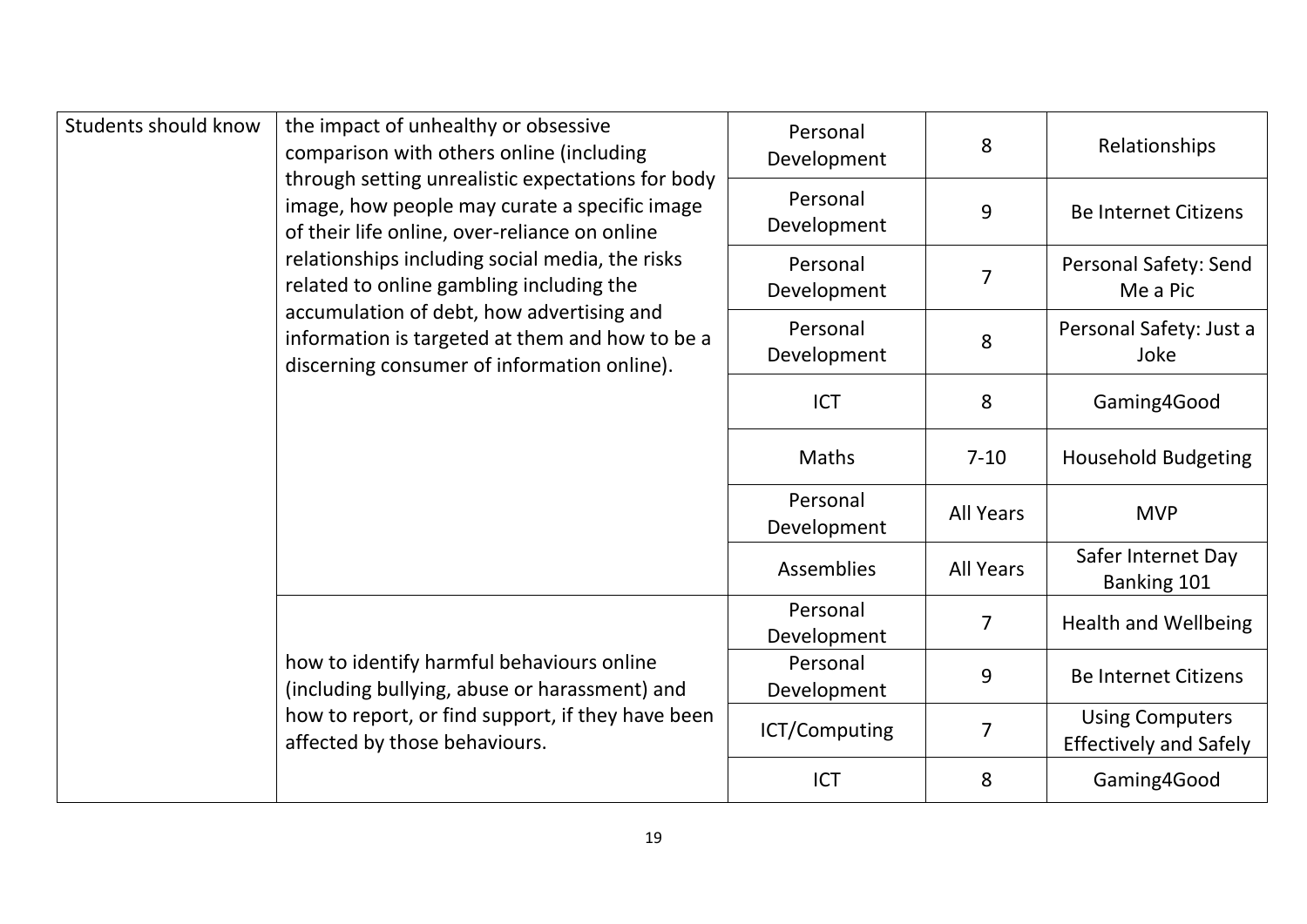|                            |                                             | Personal    | $\overline{7}$   | Personal Safety: CEOP            |
|----------------------------|---------------------------------------------|-------------|------------------|----------------------------------|
|                            |                                             | Development |                  | Send Me a Pic                    |
|                            |                                             | Personal    | 8                | Personal Safety: Just a          |
|                            |                                             | Development |                  | Joke                             |
|                            |                                             | Personal    |                  | Personal Safety:                 |
|                            |                                             |             | <b>All Years</b> | <b>Sexual Harassment</b>         |
|                            |                                             | Development |                  | and Violence                     |
|                            |                                             | Assembly    | <b>All Years</b> | Safer Internet Day               |
|                            |                                             |             | <b>All Years</b> | Personal Safety display<br>board |
|                            |                                             |             |                  | <b>Wellbeing Signposting</b>     |
|                            |                                             | Other       |                  | document                         |
|                            |                                             |             |                  | Report a Concern                 |
|                            |                                             |             |                  | Form                             |
|                            |                                             |             |                  |                                  |
| <b>Physical Health and</b> |                                             | Science     | 10               | CB5 - Health, Disease            |
| <b>Fitness</b>             |                                             |             |                  | and Development of               |
| Students should know       |                                             |             |                  | <b>Medicines</b>                 |
|                            | the positive associations between physical  | PE          | $7-9$            | <b>Health Related Fitness</b>    |
|                            | activity and promotion of mental wellbeing, | Personal    | $\overline{7}$   | <b>Mental Health</b>             |
|                            | including as an approach to combat stress.  | Development |                  | Awareness                        |
|                            |                                             | Personal    | $\overline{7}$   |                                  |
|                            |                                             | Development |                  | <b>Health and Wellbeing</b>      |
|                            |                                             | Assembly    | <b>All Years</b> | <b>National Fitness Day</b>      |
|                            |                                             |             |                  |                                  |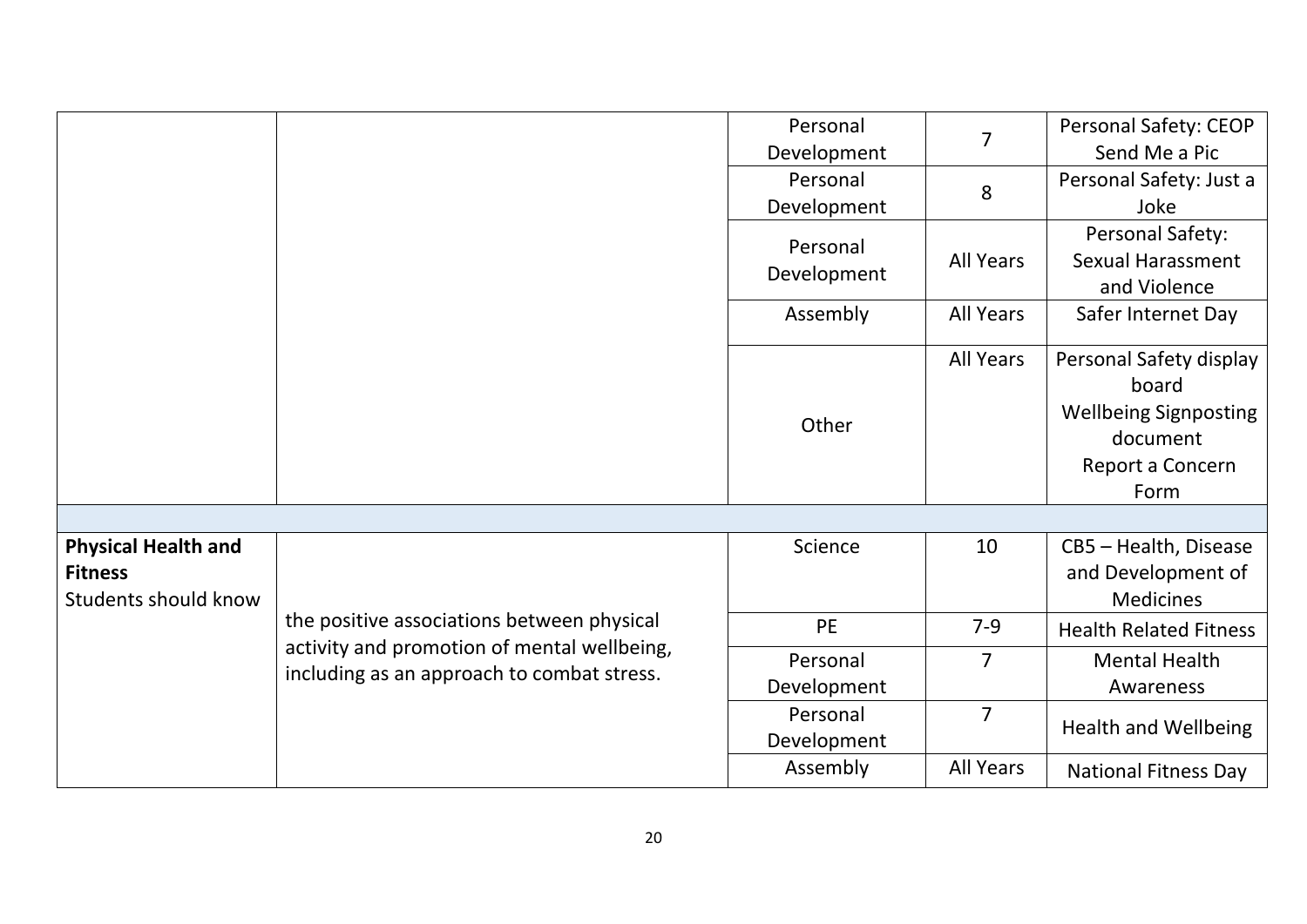|  |                                                                                                                                              |               |                                                    | <b>Mental Health</b><br>Awareness                              |
|--|----------------------------------------------------------------------------------------------------------------------------------------------|---------------|----------------------------------------------------|----------------------------------------------------------------|
|  |                                                                                                                                              | Science       | 8                                                  | Health and Body                                                |
|  |                                                                                                                                              | Science       | 10                                                 | B5 - Health, Disease<br>and Development of<br><b>Medicines</b> |
|  | the characteristics and evidence of what<br>constitutes a healthy lifestyle, maintaining a<br>healthy weight, including the links between an | Science<br>11 | $B8 -$ Exchange and<br><b>Transport in Animals</b> |                                                                |
|  | inactive lifestyle and ill health, including cancer<br>and cardiovascular ill-health                                                         | <b>PE</b>     | $7-9$                                              | <b>Health Related Fitness</b>                                  |
|  |                                                                                                                                              | PE<br>11      | Health, Fitness and<br>Wellbeing                   |                                                                |
|  |                                                                                                                                              | Assembly      | <b>All Years</b>                                   | <b>National Fitness Day</b>                                    |
|  | about the science relating to blood, organ and<br>stem cell donation                                                                         | Science       | 9                                                  | <b>B2 Cells and Control</b>                                    |

| <b>Healthy Eating</b> | Personal Development | Health and Wellbeing   |
|-----------------------|----------------------|------------------------|
| Students should know  | Science              | <b>Health and Body</b> |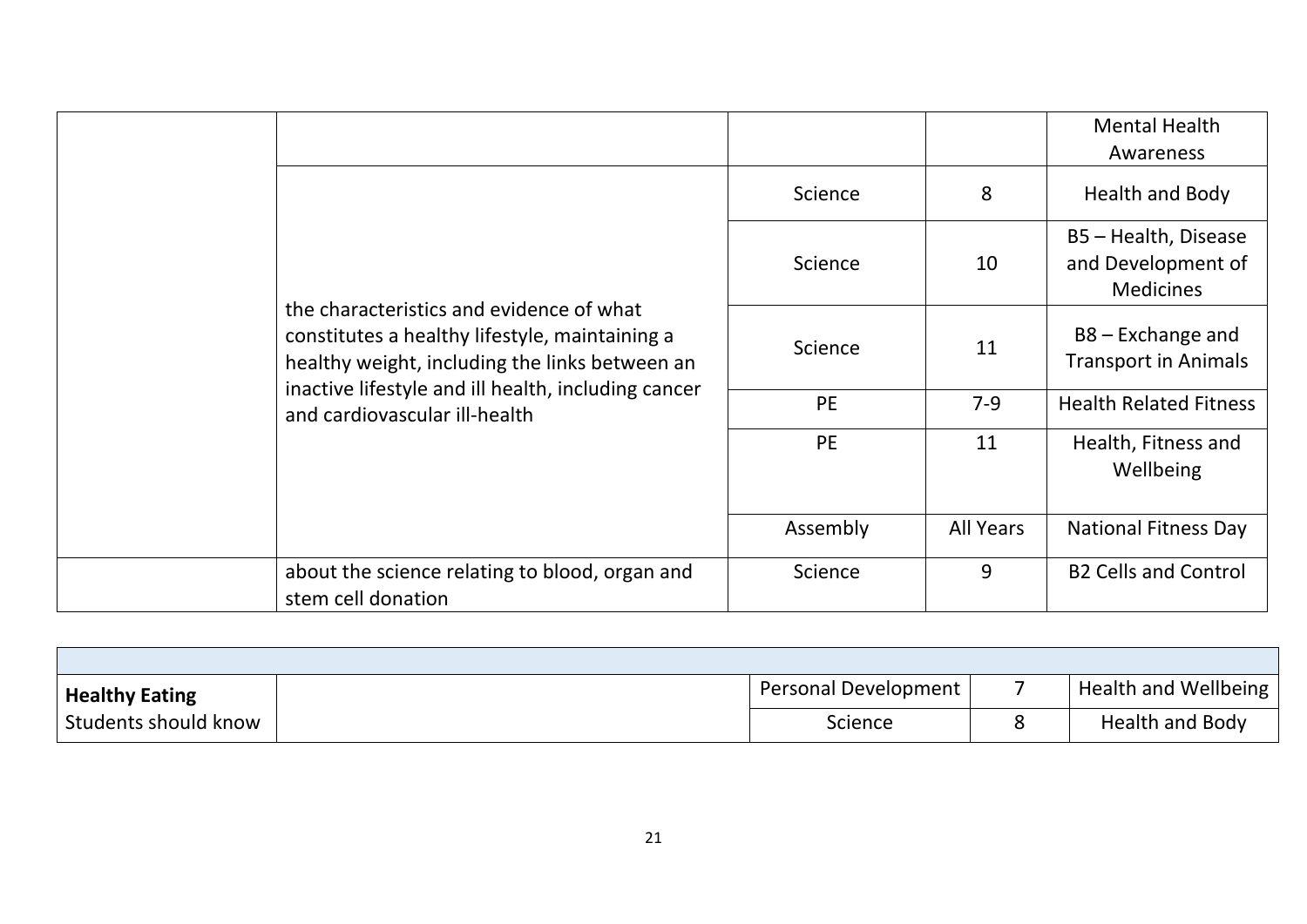| how to maintain healthy eating and the links<br>between a poor diet and health risks, including<br>tooth decay and cancer. | Science                | 10    | B5 - Health, Disease<br>and Development of<br><b>Medicines</b> |
|----------------------------------------------------------------------------------------------------------------------------|------------------------|-------|----------------------------------------------------------------|
|                                                                                                                            | <b>PE</b>              | $7-9$ | <b>Health Related</b><br><b>Fitness</b>                        |
|                                                                                                                            | <b>PE</b>              | 11    | Health, Fitness and<br>Wellbeing                               |
|                                                                                                                            | Food Technology        | 7,8   | Eatwell plate and<br><b>Healthy Eating</b><br>Guidelines.      |
|                                                                                                                            | <b>Food Technology</b> | 10    | <b>Nutritional Needs</b><br>and Health                         |
|                                                                                                                            |                        |       |                                                                |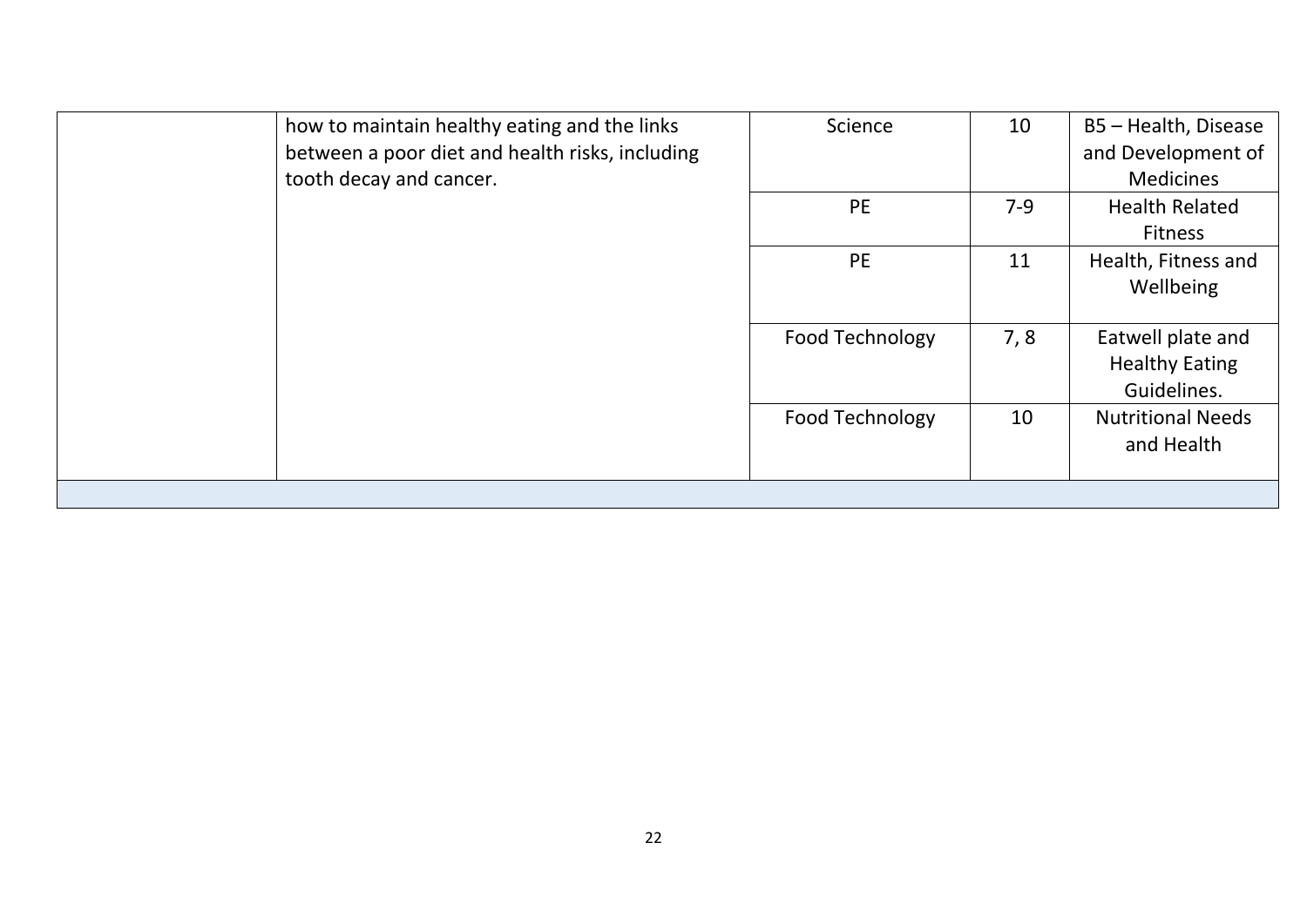| Drugs, Alcohol and                     |                                                                                                                                                | Personal Development  | 8                                                              | <b>Harmful Habits</b>                                          |
|----------------------------------------|------------------------------------------------------------------------------------------------------------------------------------------------|-----------------------|----------------------------------------------------------------|----------------------------------------------------------------|
| <b>Tobacco</b><br>Students should know |                                                                                                                                                | Science               | 8                                                              | Health and Body                                                |
|                                        | Science                                                                                                                                        | 10                    | B5 - Health, Disease<br>and Development of<br><b>Medicines</b> |                                                                |
|                                        | the facts about legal and illegal drugs and their                                                                                              | PE                    | KS3                                                            | <b>Health Related</b><br><b>Fitness</b>                        |
|                                        | associated risks, including the link between drug<br>use, and the associated risks, including the link to<br>serious mental health conditions. | PE                    | 11                                                             | Health, Fitness and<br>Wellbeing                               |
|                                        |                                                                                                                                                | Assembly              | $8 - 10$                                                       | Personal Safety:<br><b>County Lines</b>                        |
|                                        |                                                                                                                                                | Alter Ego Performance | 10                                                             | <b>County Lines</b>                                            |
|                                        |                                                                                                                                                | Personal Development  | 8                                                              | <b>Harmful Habits</b>                                          |
|                                        | the law relating to the supply and possession of<br>illegal substances.                                                                        | Assembly              | $8 - 10$                                                       | Personal Safety:<br><b>County Lines</b>                        |
|                                        |                                                                                                                                                | Alter Ego Performance | 10                                                             | <b>County Lines</b>                                            |
|                                        |                                                                                                                                                | Personal Development  | 8                                                              | <b>Harmful Habits</b>                                          |
|                                        | the physical and psychological risks associated with<br>alcohol consumption and what constitutes low risk<br>alcohol consumption in adulthood. | Science               | 10                                                             | B5 - Health, Disease<br>and Development of<br><b>Medicines</b> |
|                                        |                                                                                                                                                | PE                    | 11                                                             | Health, Fitness and<br>Wellbeing                               |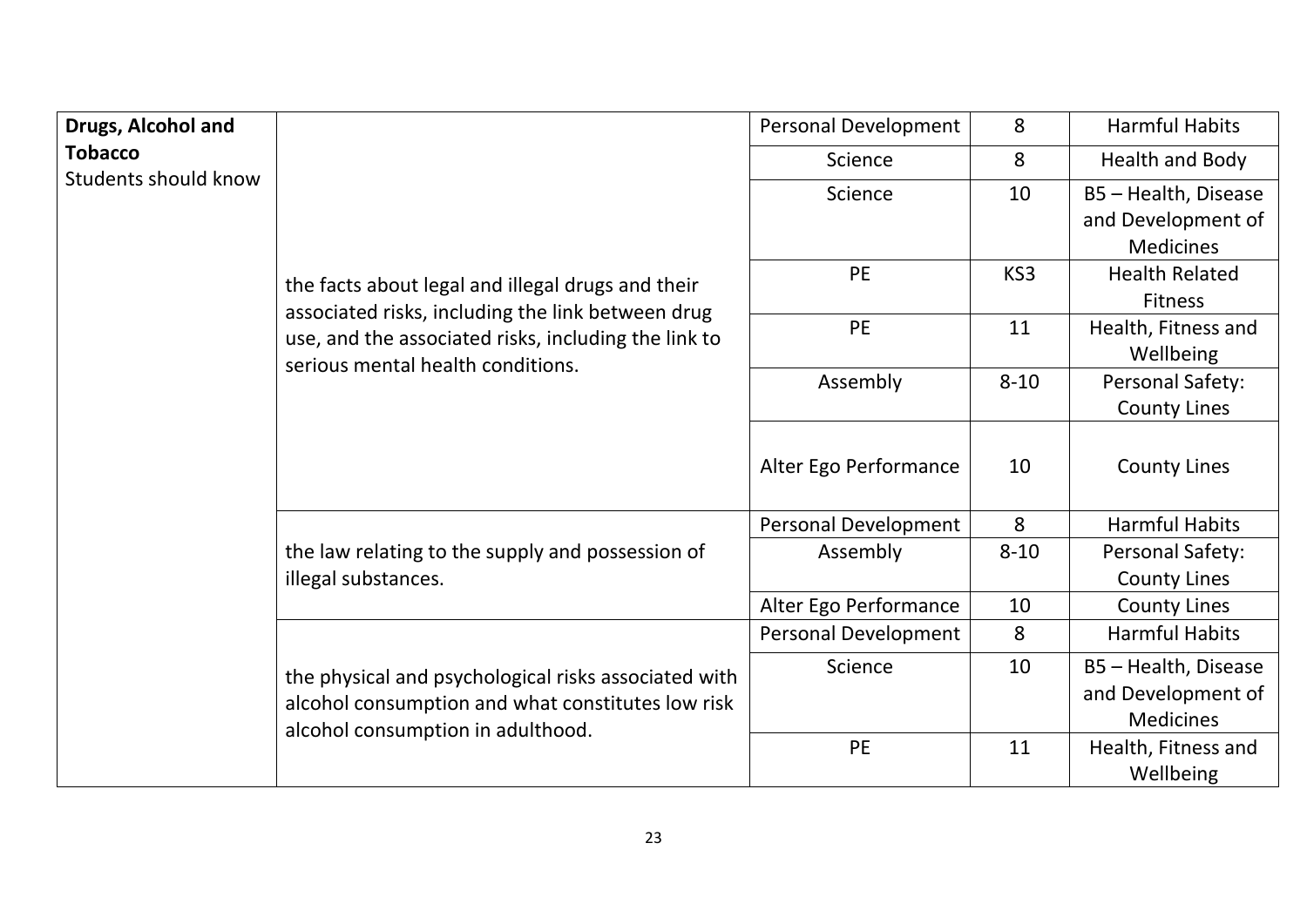|  | the physical and psychological consequences of<br>addiction, including alcohol dependency. | Personal Development | 8  | <b>Harmful Habits</b> |
|--|--------------------------------------------------------------------------------------------|----------------------|----|-----------------------|
|  |                                                                                            | Science              | 10 | B5 - Health, Disease  |
|  |                                                                                            |                      |    | and Development of    |
|  |                                                                                            |                      |    | <b>Medicines</b>      |
|  | awareness of the dangers of drugs which are                                                | Personal Development | 8  | <b>Harmful Habits</b> |
|  | prescribed but still present serious health risks.                                         |                      |    |                       |
|  | the facts about the harms from smoking tobacco<br>(particularly the link to lung cancer),  | Personal Development | 8  | <b>Harmful Habits</b> |
|  |                                                                                            | Science              | 8  | Health and Body       |
|  |                                                                                            | Science              | 10 | B5 - Health, Disease  |
|  |                                                                                            |                      |    | and Development of    |
|  |                                                                                            |                      |    | <b>Medicines</b>      |
|  |                                                                                            | <b>PE</b>            | 11 | Health, Fitness and   |
|  |                                                                                            |                      |    | Wellbeing             |
|  |                                                                                            |                      |    |                       |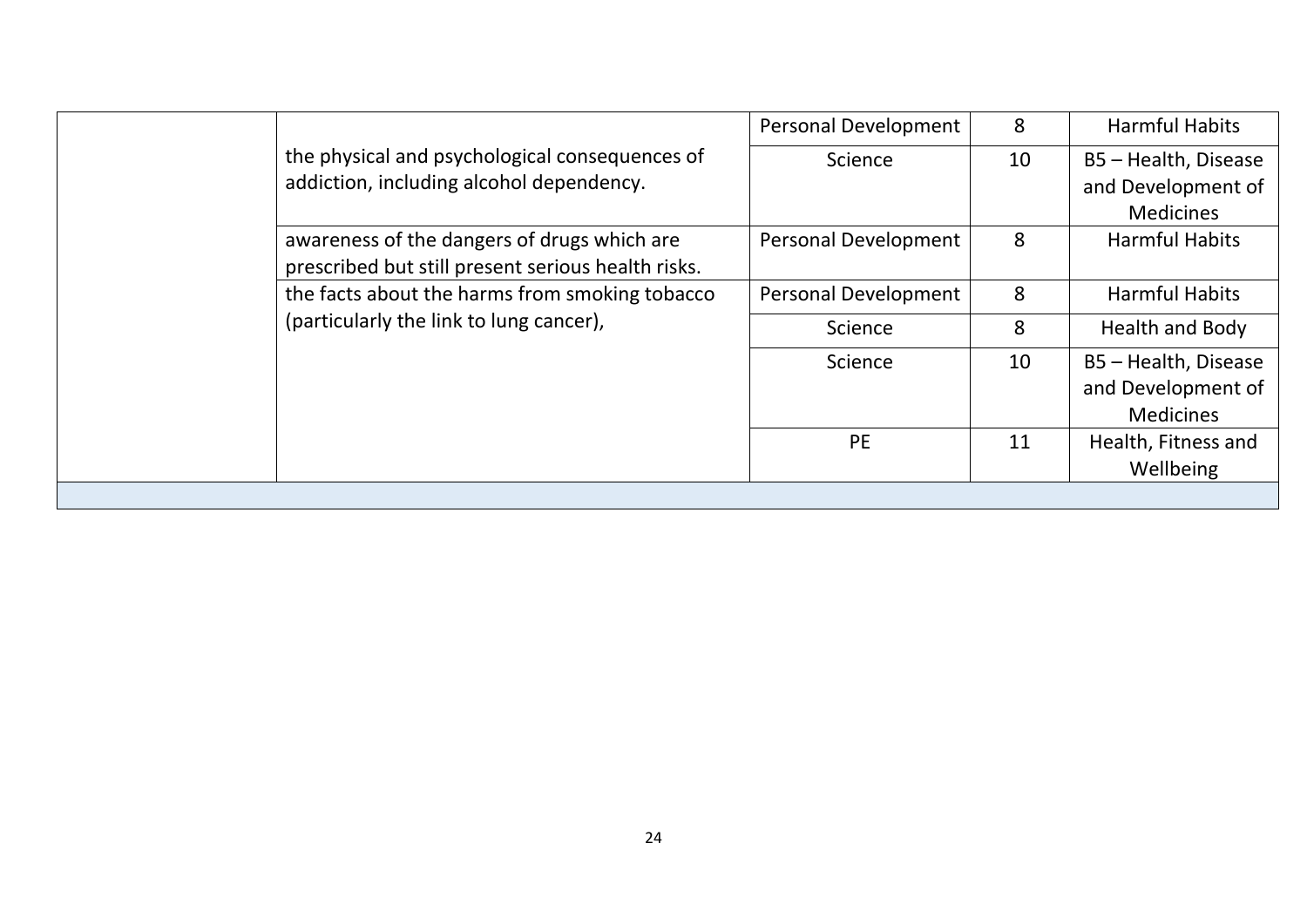| <b>Health and Prevention</b>                   | about personal hygiene, germs including bacteria,<br>viruses, how they are spread, treatment and<br>prevention of infection, and about antibiotics. | Personal Development | $\overline{7}$ | <b>Health and Wellbeing</b>                                    |
|------------------------------------------------|-----------------------------------------------------------------------------------------------------------------------------------------------------|----------------------|----------------|----------------------------------------------------------------|
| <b>Students should know</b>                    |                                                                                                                                                     | Science              | 10             | B5 - Health, Disease<br>and Development of<br><b>Medicines</b> |
|                                                | about dental health and the benefits of good oral<br>hygiene and dental flossing, including healthy<br>eating and regular check-ups at the dentist. | Personal Development | 7              | <b>Health and Wellbeing</b>                                    |
|                                                | (late secondary) the benefits of regular self-<br>examination and screening.                                                                        | Personal Development | 10 & 11        | <b>RSHE</b>                                                    |
|                                                | the facts and science relating to immunisation and<br>vaccination.                                                                                  | Science              | 10             | B5 - Health, Disease<br>and Development of<br><b>Medicines</b> |
|                                                | the importance of sufficient good quality sleep for<br>good health and how a lack of sleep can affect<br>weight, mood and ability to learn.         | Personal Development | 7              | <b>Health and Wellbeing</b>                                    |
|                                                |                                                                                                                                                     |                      |                |                                                                |
| <b>Basic First Aid</b><br>Students should know | basic treatment for common injuries.                                                                                                                | <b>PE</b>            | KS3            | <b>Health Related</b><br><b>Fitness</b>                        |
|                                                | life-saving skills, including how to administer CPR.                                                                                                | <b>PE</b>            | KS3            | <b>Health Related</b><br><b>Fitness</b>                        |
|                                                | the purpose of defibrillators and when one might<br>be needed.                                                                                      | <b>PE</b>            | KS3            | <b>Health Related</b><br><b>Fitness</b>                        |
|                                                |                                                                                                                                                     |                      |                |                                                                |
| <b>Changing Adolescent</b><br><b>Body</b>      | Key facts about puberty, the changing adolescent<br>body and menstrual wellbeing.                                                                   | Science              |                | <b>Cells and Human</b><br>Reproduction                         |